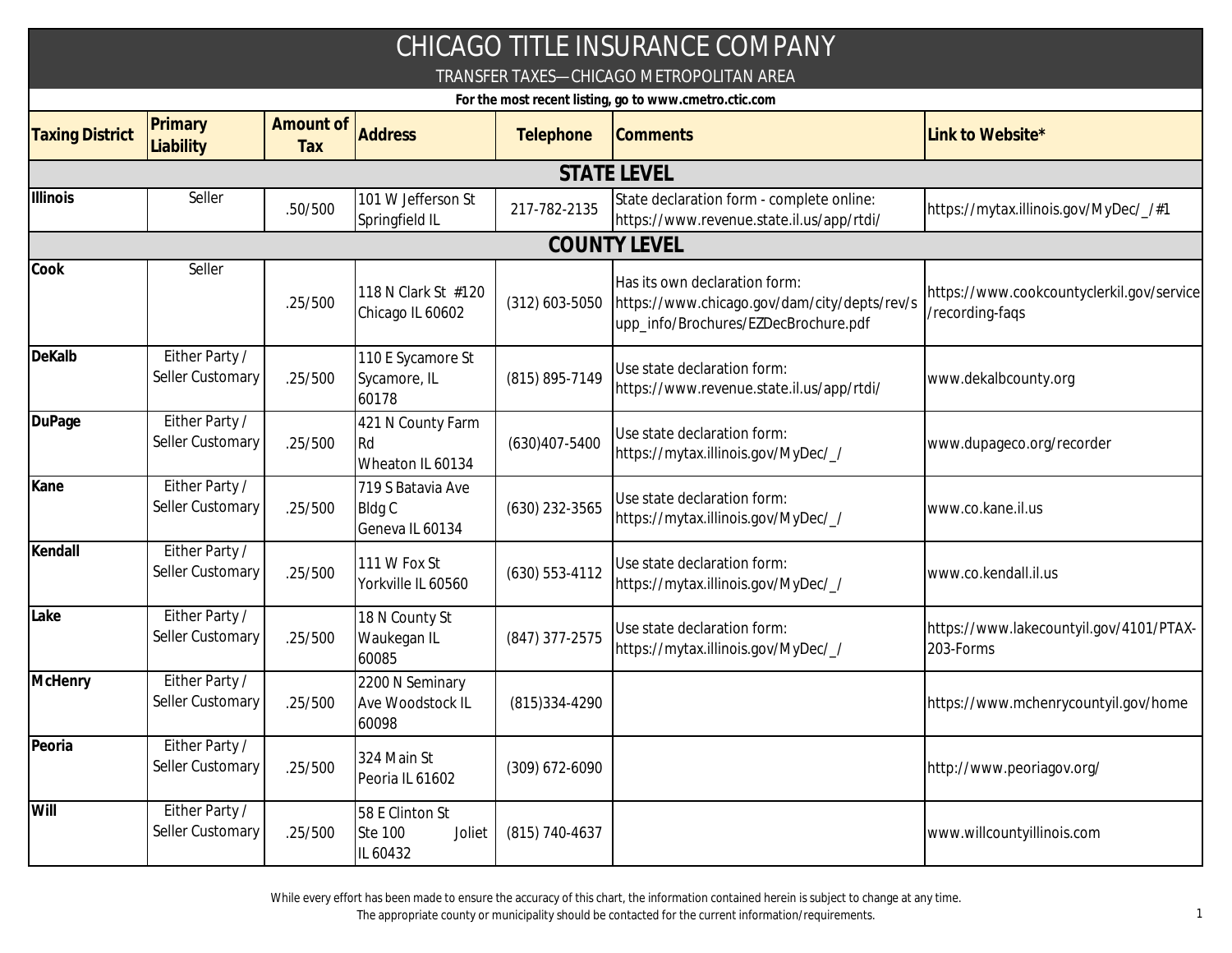| CHICAGO TITLE INSURANCE COMPANY |                                          |                        |                                   |                  |                                                        |                                                          |  |  |
|---------------------------------|------------------------------------------|------------------------|-----------------------------------|------------------|--------------------------------------------------------|----------------------------------------------------------|--|--|
|                                 | TRANSFER TAXES—CHICAGO METROPOLITAN AREA |                        |                                   |                  |                                                        |                                                          |  |  |
|                                 |                                          |                        |                                   |                  | For the most recent listing, go to www.cmetro.ctic.com |                                                          |  |  |
| <b>Taxing District</b>          | Primary<br>Liability                     | Amount of<br>Tax       | <b>Address</b>                    | <b>Telephone</b> | <b>Comments</b>                                        | Link to Website*                                         |  |  |
| Winnebago                       | Either Party /<br>Seller Customary       | .75/500 or<br>.50/1000 | $404$ Elm St<br>Rockford IL 61101 | (815) 319-4444   |                                                        | https://wincoil.us/departments/recorder/f<br>iling-fees/ |  |  |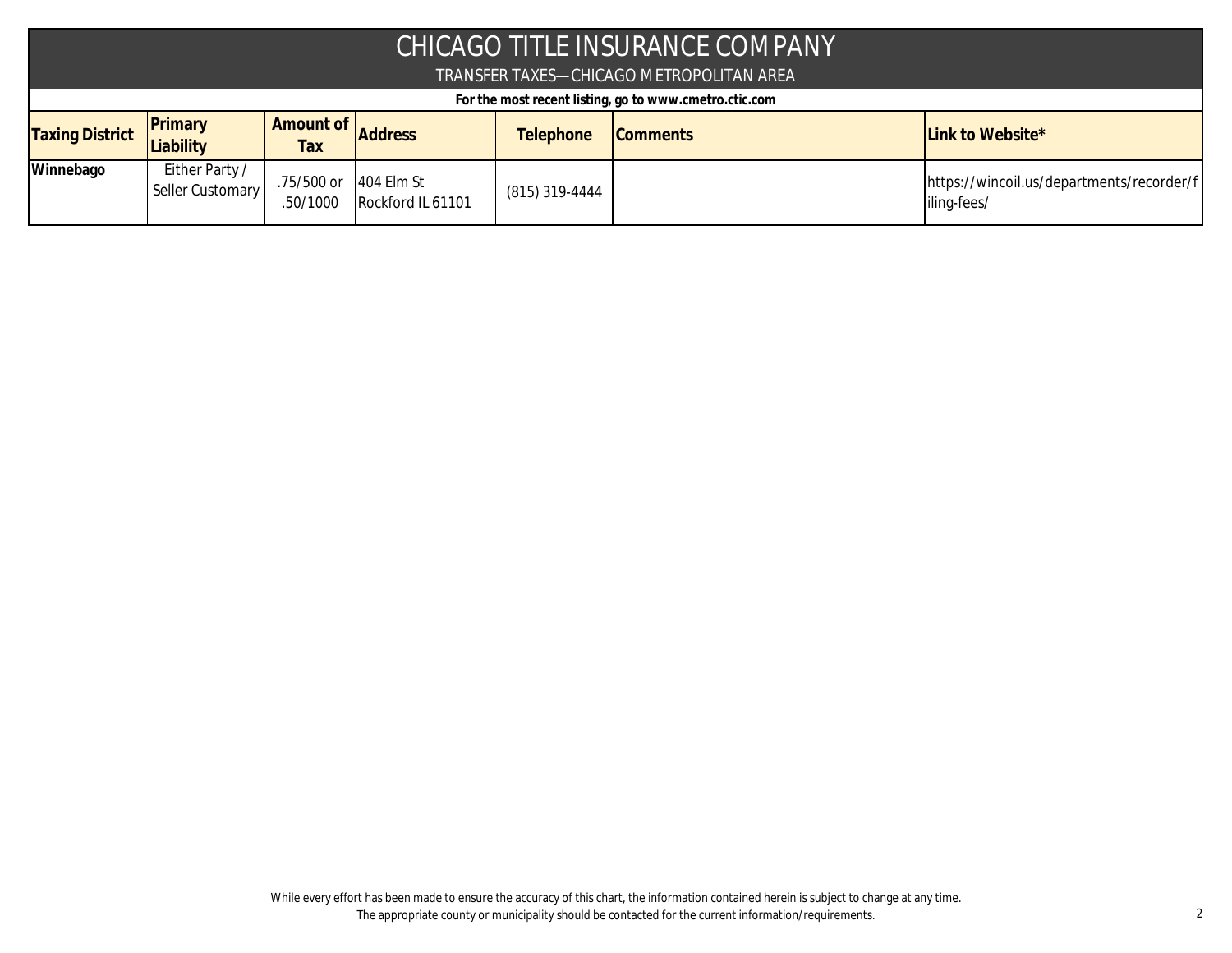|                                                        |                      |                                                    |                                                        |                    | CHICAGO TITLE INSURANCE COMPANY<br>TRANSFER TAXES—CHICAGO METROPOLITAN AREA                                                                                                                                                                                                   |                                                                                                                                                                              |  |  |  |
|--------------------------------------------------------|----------------------|----------------------------------------------------|--------------------------------------------------------|--------------------|-------------------------------------------------------------------------------------------------------------------------------------------------------------------------------------------------------------------------------------------------------------------------------|------------------------------------------------------------------------------------------------------------------------------------------------------------------------------|--|--|--|
| For the most recent listing, go to www.cmetro.ctic.com |                      |                                                    |                                                        |                    |                                                                                                                                                                                                                                                                               |                                                                                                                                                                              |  |  |  |
| <b>Taxing District</b>                                 | Primary<br>Liability | Amount of<br>Tax                                   | <b>Address</b>                                         | Telephone          | <b>Comments</b>                                                                                                                                                                                                                                                               | Link to Website*                                                                                                                                                             |  |  |  |
|                                                        |                      |                                                    |                                                        |                    | MUNICIPAL LEVEL                                                                                                                                                                                                                                                               |                                                                                                                                                                              |  |  |  |
| Addison                                                | Buyer                | 2.50/1000                                          | 1 Friendship Plz<br>Addison IL 60101                   | $(312)$ 603-5050   |                                                                                                                                                                                                                                                                               | www.addisonadvantage.<br>org                                                                                                                                                 |  |  |  |
| Alsip                                                  | Seller               | 3.50/1000<br>(min. of<br>1000                      | 4500 W 123 St<br>Alsip IL 60803                        | (708) 385-6902     |                                                                                                                                                                                                                                                                               | www.villageofalsip.org                                                                                                                                                       |  |  |  |
| Aurora                                                 | Seller               | 3.00/1000                                          | 44 E Downer PI<br>Aurora IL 60507                      | $(630)$ 256-3570   |                                                                                                                                                                                                                                                                               | https://www.aurora-il.org/925/Real-Estate-<br>Transfer-Tax<br>Local Form:<br>https://www.aurora-<br>il.org/DocumentCenter/View/3623/Real-<br>Estate-Transfer-Tax-Declaration |  |  |  |
| <b>Bartlett</b>                                        | Seller               | 3.00/1000                                          | 228 S Main St<br>Bartlett IL 60103                     | $(630) 540 - 5950$ | Sums due must be paid; final water reading;<br>copy of deed and state declaration or<br>contract required; has local form                                                                                                                                                     | www.village.bartlett.il.us<br>Local Form:<br>https://www.village.bartlett.il.us/home/sh<br>owpublisheddocument?id=368                                                        |  |  |  |
| <b>Beach Park</b>                                      | Seller               | No Transfer<br>Tax                                 | 11270 W Wadsworth<br><b>Rd</b><br>Beach Park, IL 60099 | (847) 746-1770     | Requires a zoning inspection and a zoning<br>certificate application.                                                                                                                                                                                                         | https://www.villageofbeachpark.com/per<br>mits-and-forms/34-permits-and-forms/447-<br>rental-property-vacant-property-property-<br>transfer                                  |  |  |  |
| <b>Bedford Park</b>                                    | Seller               | No Transfer<br>$Tax - See$<br>Comments<br>for fees | 6701 S Archer Rd<br>Bedford Park, IL<br>60501          | (708) 458-2067     | 50.00 per transaction<br>Water bills must be paid; inspection required;<br>has local form                                                                                                                                                                                     | www.villageofbedfordpark.com<br>Local Form:<br>http://villageofbedfordpark.com/wp-<br>content/uploads/2019/09/Real-Estate-<br>Transfer-Tax-Request.pdf                       |  |  |  |
| Bellwood                                               | Seller               | 5.00/1000                                          | 3200 Washington<br><b>Blvd</b><br>Bellwood IL 60104    | (708) 547-3500     | Final water reading; home inspection and<br>sidewalk inspection required; has local form;<br>original or copy of deed and state declaration<br>required; \$10 fee for exempt stamp; Stamps are<br>\$10/1000 if closing is done prior to purchase of<br>the Transfer Tax Stamp | https://www.vil.bellwood.il.us/business/a<br>pplications-licenses-permits/                                                                                                   |  |  |  |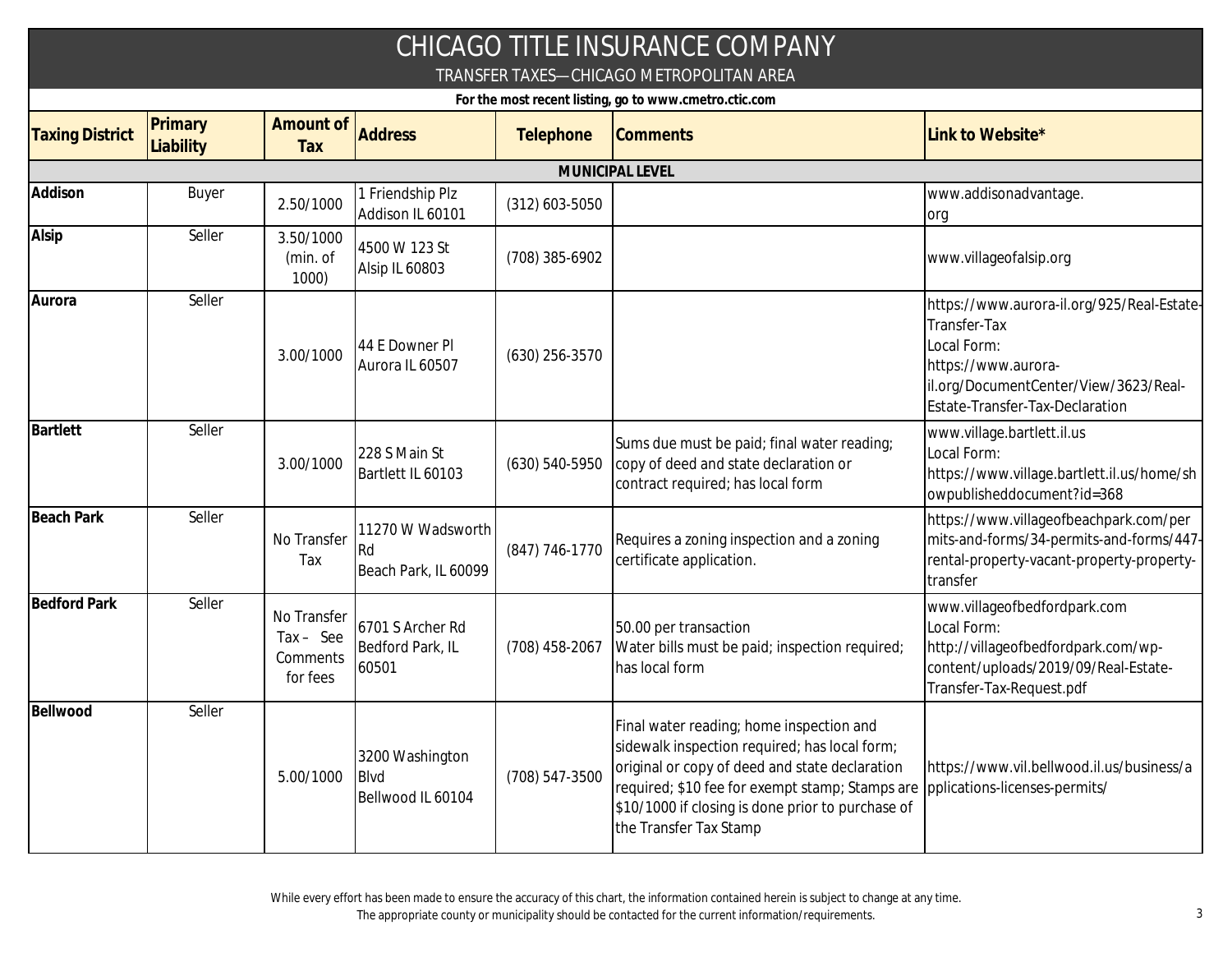| CHICAGO TITLE INSURANCE COMPANY<br>TRANSFER TAXES-CHICAGO METROPOLITAN AREA<br>For the most recent listing, go to www.cmetro.ctic.com |               |                                                    |                                                         |                  |                                                                                                                                                                     |                                                                                                                                                                                                                             |  |  |  |
|---------------------------------------------------------------------------------------------------------------------------------------|---------------|----------------------------------------------------|---------------------------------------------------------|------------------|---------------------------------------------------------------------------------------------------------------------------------------------------------------------|-----------------------------------------------------------------------------------------------------------------------------------------------------------------------------------------------------------------------------|--|--|--|
|                                                                                                                                       |               |                                                    |                                                         |                  |                                                                                                                                                                     |                                                                                                                                                                                                                             |  |  |  |
| Berkeley                                                                                                                              | Seller        | No Transfer<br>$Tax - See$<br>Comments<br>for fees | 5819 Electric Ave<br>Berkeley IL 60163                  | (708) 449-8840   | 300 plus; Original deeds<br>required; water bills, fines, etc. must be paid;<br>sump pump inspection; compliance stamp                                              | www.berkeley.il.us                                                                                                                                                                                                          |  |  |  |
| Berwyn                                                                                                                                | Seller        | 10.00/1000                                         | 6700 W 26th St<br>Berwyn IL 60402                       | (708) 788-2660   | Final water reading; inspection required; has<br>local form; \$25 fee for exempt stamp;<br>original deed; Dec for Cook and Illinois                                 | https://www.berwyn-il.gov/?q=forms<br>https://www.berwyn-<br>Local Form:<br>il.gov/sites/all/files/pdfs/Berwyn_Declarati<br>on_Form.pdf                                                                                     |  |  |  |
| Bolingbrook                                                                                                                           | Split Equally | 7.50/1000                                          | 375 W Briarcliff Rd<br><b>Bolingbrook IL</b><br>60440   | $(312)$ 603-5050 | Final meter reading; sums due village must<br>be paid; state declaration required; has local<br>form to be signed by buyer and seller; \$50 fee<br>for exempt stamp | www.bolingbrook.com<br>Local Form:<br>https://www.bolingbrook.com/vertical/sit<br>es/%7B55EB27CA-CA9F-40A5-A0EF-<br>1E4EEF52F39E%7D/uploads/Residential_Tr<br>ansfer_Information__Disclosure_Form_-<br>Rev._10__11.7.18.pdf |  |  |  |
| Broadview                                                                                                                             | Seller        | \$175 Stamp                                        | 2350 S 25th Ave<br>Broadview IL 60155                   | (708) 345-8174   | <b>NOT A TRANSFER TAX</b><br>Inspection required to obtain Certificate of<br>Occupancy (Fee \$100+)                                                                 | https://broadview-il.gov/wp-<br>content/uploads/2020/11/Title-13-<br>Compliance-Stamp.pdf                                                                                                                                   |  |  |  |
| <b>Brookfield</b>                                                                                                                     | Seller        | No Transfer<br>$Tax - see$<br>comments             | 8820 Brookfield<br>Ave<br><b>Brookfield IL</b><br>60513 | (708) 485-7344   | NOT A TRANSFER TAX<br>Inspection and munipical clearance letter<br>required to obtain Certificate of<br>Compliance                                                  | https://brookfieldil.gov/                                                                                                                                                                                                   |  |  |  |
| <b>Buffalo Grove</b>                                                                                                                  | Seller        | 3.00/1000                                          | 50 Raupp Blvd<br><b>Buffalo Grove IL</b><br>60089       | $(847)$ 459-2500 | Water bill, tickets, invoices must be paid; has<br>local form                                                                                                       | https://www.vbg.org/cms/one.aspx?portal<br>Id=14383911&pageId=14957129<br>Local Form:<br>https://www.vbg.org/cms/one.aspx?portal<br>Id=14383911&pageId=15017651                                                             |  |  |  |
| <b>Burbank</b>                                                                                                                        | Seller        | 5.00/1000                                          | 6530 W 79th St<br>Burbank IL 60459                      |                  | (708) 599-5500 Has local form; original deed required if<br>City Clerk's Office exempt; no personal checks                                                          | www.burbankil.gov<br>Local Form:<br>http://www.burbankil.gov/PDF_Files/Burb<br>ank%20Real%20Estate%20Transfer%20Tax<br>%20Form.pdf                                                                                          |  |  |  |

While every effort has been made to ensure the accuracy of this chart, the information contained herein is subject to change at any time.

The appropriate county or municipality should be contacted for the current information/requirements. 4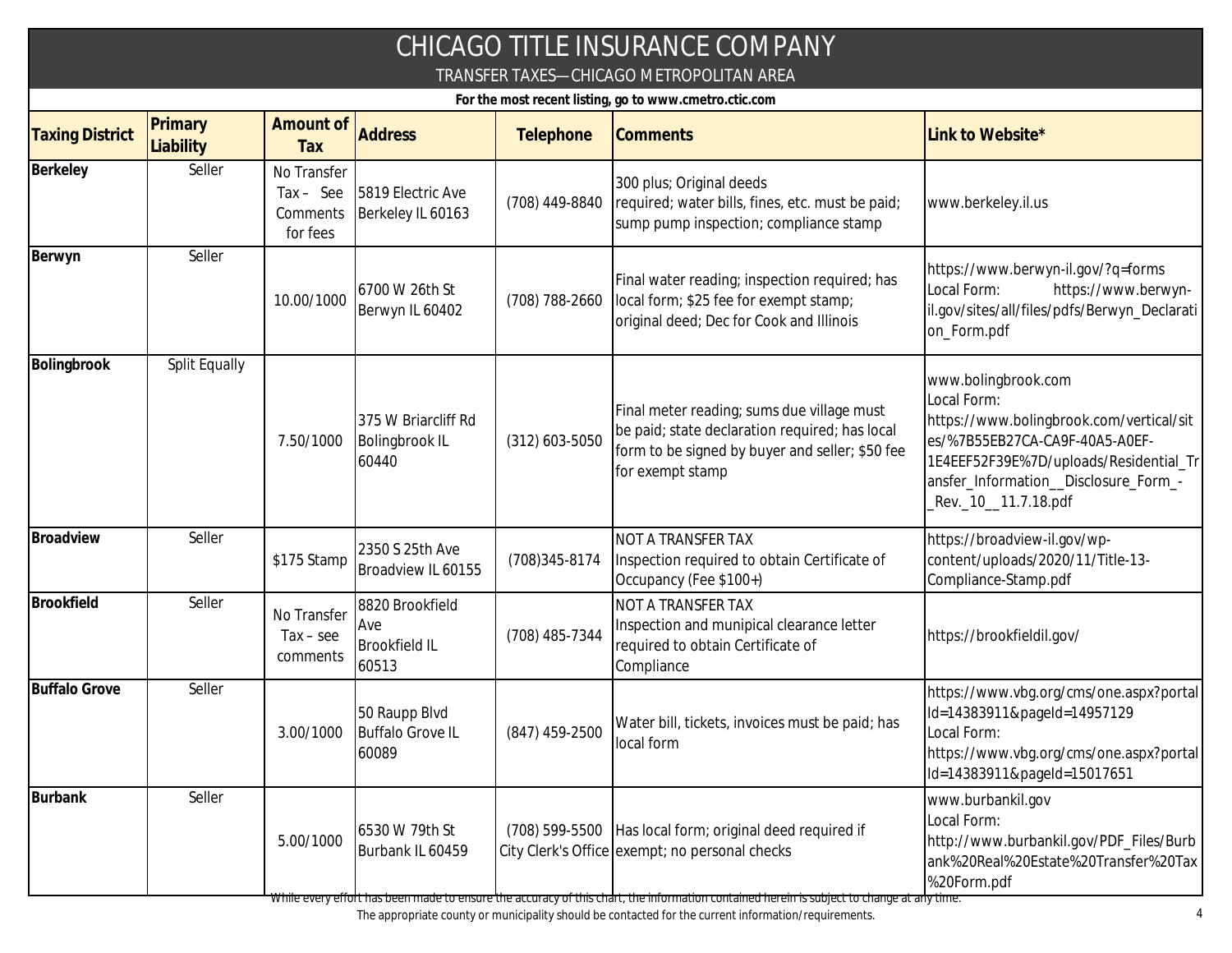| CHICAGO TITLE INSURANCE COMPANY<br>TRANSFER TAXES—CHICAGO METROPOLITAN AREA<br>For the most recent listing, go to www.cmetro.ctic.com |               |                        |                                                                                                                     |                  |                                                                                                                                                      |                                                                                                                                                                                |  |  |  |
|---------------------------------------------------------------------------------------------------------------------------------------|---------------|------------------------|---------------------------------------------------------------------------------------------------------------------|------------------|------------------------------------------------------------------------------------------------------------------------------------------------------|--------------------------------------------------------------------------------------------------------------------------------------------------------------------------------|--|--|--|
|                                                                                                                                       |               |                        |                                                                                                                     |                  |                                                                                                                                                      |                                                                                                                                                                                |  |  |  |
| Burnham                                                                                                                               | Buyer         | 5.00/1000              | 14450 Mainstee Ave<br>Burnham IL 60633                                                                              | (708) 862-9150   | Final water reading; has local form; cash or<br>money order required                                                                                 | https://burnham-il.gov/<br>Local Form:<br>https://burnham-il.gov/wp-<br>content/uploads/2015/02/REAL-ESTATE-<br>TRANSFER-DECLARATION-<br>REQUIREMENTS.pdf                      |  |  |  |
| <b>Calumet City</b>                                                                                                                   | Split Equally | 8.00/1000 to<br>\$2mil | 204 Pulaski Rd<br>Calumet City IL<br>60409<br>Inspection Services:<br>687 Wentworth Ave<br>Calumet City IL<br>60409 | (708) 891-8120   | Water bill must be paid; inspection required;<br>state declaration form required; has local form;<br>need plat of survey; \$50 fee for exempt stamps | www.calumetcity.org<br>Local Form: https://calumetcity.org/wp-<br>content/uploads/2011/03/Real-Estate-<br>Transfer-Declaration.pdf                                             |  |  |  |
| <b>Calumet Park</b>                                                                                                                   | Buyer         | 5.00/1000              | 12409 S Throop St<br><b>Calumet Park IL</b><br>60827                                                                | (708) 389-0851   | Final water reading required; inspection<br>required (\$100); has local form; no personal<br>checks; \$50 for exempt stamps                          | www.calumetparkvillage.org<br>Local Form:<br>http://nebula.wsimg.com/ea4222d9c84ee<br>e6074903d808dac7fd5?AccessKeyId=E15E<br>630CE0CF346BCEB1&disposition=0&allow<br>origin=1 |  |  |  |
| Carol Stream                                                                                                                          | Seller        | 3.00/1000              | 500 N Gary Ave<br>Carol Stream IL<br>60188                                                                          | $(312)$ 603-5050 | Water meter reading, water, sewer and sums<br>due must be paid; has local form; copy of<br>sales contract required                                   | www.carolstream.org<br>Local Form:<br>https://www.carolstream.org/home/show<br>publisheddocument?id=144                                                                        |  |  |  |
| Channahon                                                                                                                             | Buyer         | 3.00/1000              | 24555 S Navajo Dr<br>Channahon IL 60410                                                                             | $(815)$ 467-5311 | Water reading; sums due must be paid; has<br>local form; original deed required                                                                      | www.channahon.org<br>Local Form:<br>https://www.channahon.org/DocumentCe<br>nter/View/294/Real-Estate-Transfer-Tax-<br>Stamps-PDF                                              |  |  |  |
| Chicago                                                                                                                               | Buyer         | 3.75/500               | 121 N LaSalle St                                                                                                    |                  | Water/Sewer bills must be paid; compliance<br>with building registration ordinance; has local                                                        | https://www.chicago.gov/city/en/depts/fi<br>n/supp_info/revenue/tax_list/real_propert                                                                                          |  |  |  |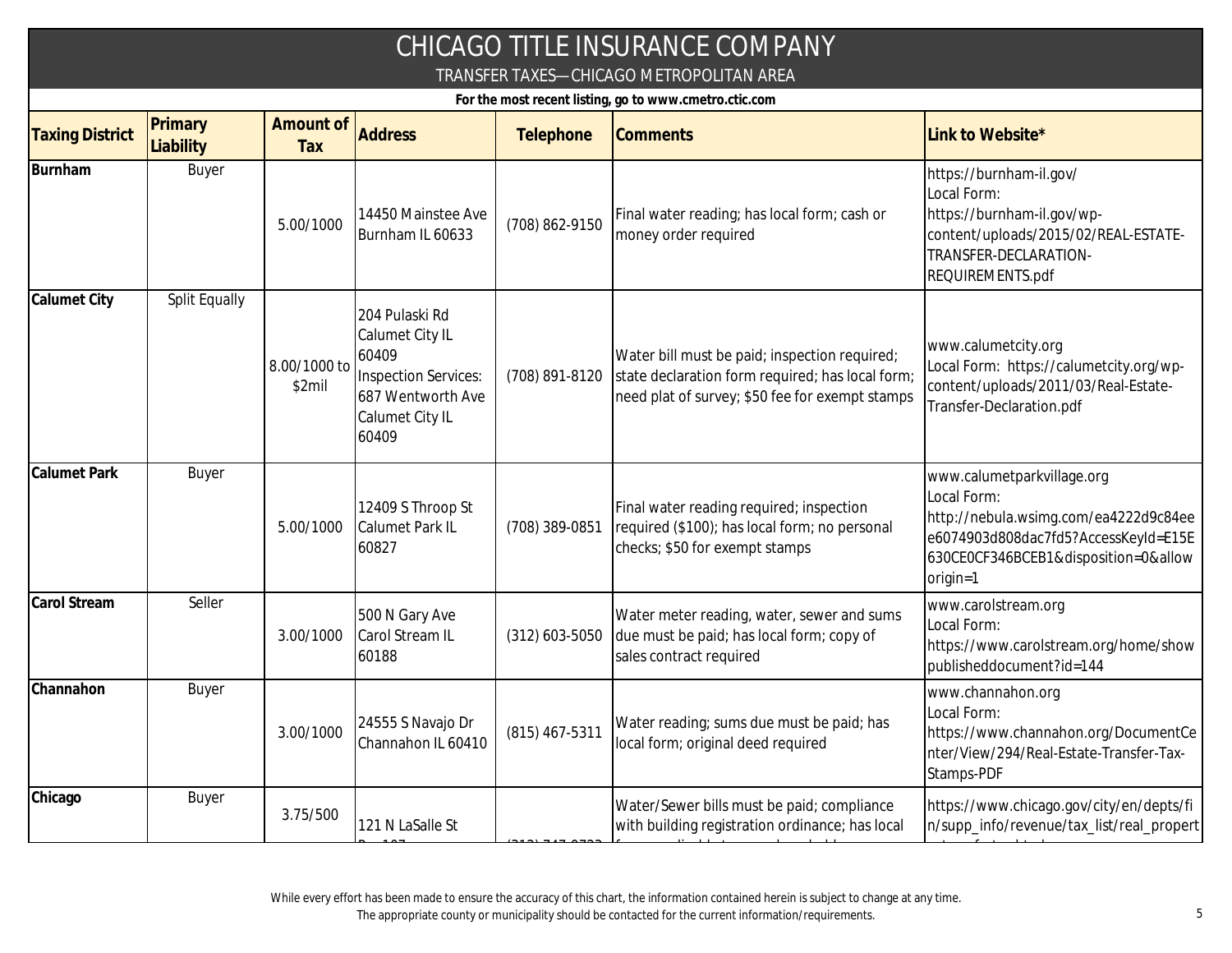| CHICAGO TITLE INSURANCE COMPANY<br>TRANSFER TAXES-CHICAGO METROPOLITAN AREA<br>For the most recent listing, go to www.cmetro.ctic.com |        |                                                    |                                                   |                |                                                                                                                                                                                                                                                                                                                                                                                        |                                                                                                                                                                                                 |  |  |  |
|---------------------------------------------------------------------------------------------------------------------------------------|--------|----------------------------------------------------|---------------------------------------------------|----------------|----------------------------------------------------------------------------------------------------------------------------------------------------------------------------------------------------------------------------------------------------------------------------------------------------------------------------------------------------------------------------------------|-------------------------------------------------------------------------------------------------------------------------------------------------------------------------------------------------|--|--|--|
|                                                                                                                                       |        |                                                    |                                                   |                |                                                                                                                                                                                                                                                                                                                                                                                        |                                                                                                                                                                                                 |  |  |  |
|                                                                                                                                       | Seller | 1.50/500                                           | $Rm$ TO $T$<br>Chicago IL 60602                   | (312) 747-9723 | rorm; applicable to some leasenoids;<br>certificate of zoning compliance required as<br>of 12/1/97 for non-condo residential resales                                                                                                                                                                                                                                                   | y_transfertax.ntmi<br>Local Form:<br>https://mytax.illinois.gov/MyDec/_/                                                                                                                        |  |  |  |
| Chicago<br>Heights                                                                                                                    | Seller | 4.00/1000                                          | 1601 Chicago Rd<br>Chicago Heights, IL<br>60411   | (708) 756-5300 | Water bill must be paid; inspections required;<br>has local form; copy of deed                                                                                                                                                                                                                                                                                                         | http://cityofchicagoheights.org/171/Transf<br>er-Stamp<br>Local Form:<br>http://cityofchicagoheights.org/Document<br>Center/View/2353/Updated---Transfer-<br>Stamp-Tax-Application---07-17-2020 |  |  |  |
| Cicero                                                                                                                                | Seller | 10.00/1000                                         | 4949 W 25th St<br>Cicero IL 60804                 | (708) 656-3600 | Water bill must be paid. Original deed, state<br>and county declarations, and "basement/attic<br>affidavit" required. Certificate of compliance &<br>inspection required for many types of<br>transactions, including (according to the<br>ordinance) a mortgage refinancing. Has local<br>form. \$50 fee for exempt stamp. No cash<br>accepted.                                       | www.thetownofcicero.com                                                                                                                                                                         |  |  |  |
| Country Club<br><b>Hills</b>                                                                                                          | Seller | 5.00/1000<br>(min. of \$50)                        | 4200 W 183rd St<br>Country Club Hills IL<br>60478 | (708) 798-2616 | Final water reading; sums due must be paid;<br>no personal checks; copy of contract and<br>declaration required; has local form                                                                                                                                                                                                                                                        | https://countryclubhills.org/departments-<br>services/city-clerk/transfer-tax/                                                                                                                  |  |  |  |
| Countryside                                                                                                                           | Seller | No Transfer<br>$Tax - See$<br>Comments<br>for fees | 5550 East Ave<br>Countryside IL<br>60525          | (708) 354-7270 | Stamp \$50 flat fee; \$100 Pre-sale inspection for<br>SFH; \$0 Exempt stamp required; Water, Sewer<br>and Weed Cutting charges must be paid; Pre-<br>sale inspection required. Form online. 24-hour<br>notice; Schedule final water within 5 days of<br>closing; Transfer form required; Provide village<br>copy of deed for exempt stamps; Inspection not<br>required for exempt deed | www.countryside-il.org<br>Local Form:<br>https://www.countryside-<br>il.org/departments/city-clerks-office/forms-<br>and-permits/                                                               |  |  |  |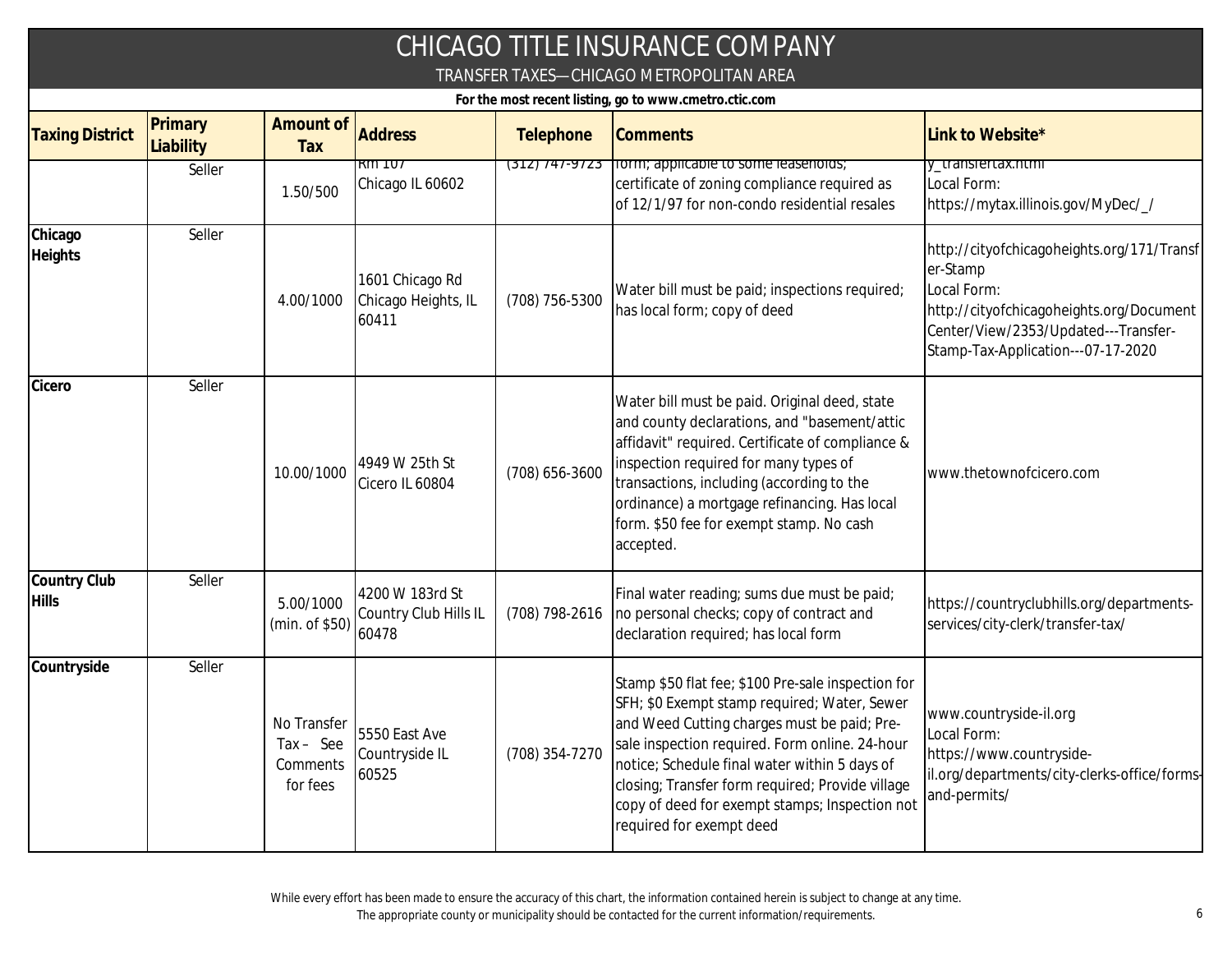|                                                                                                    |                      |                                                    |                                                     |                  | CHICAGO TITLE INSURANCE COMPANY                                                                                                                                                                                         |                                                                                                                                                                                                                                                                                                                |  |  |  |
|----------------------------------------------------------------------------------------------------|----------------------|----------------------------------------------------|-----------------------------------------------------|------------------|-------------------------------------------------------------------------------------------------------------------------------------------------------------------------------------------------------------------------|----------------------------------------------------------------------------------------------------------------------------------------------------------------------------------------------------------------------------------------------------------------------------------------------------------------|--|--|--|
| TRANSFER TAXES-CHICAGO METROPOLITAN AREA<br>For the most recent listing, go to www.cmetro.ctic.com |                      |                                                    |                                                     |                  |                                                                                                                                                                                                                         |                                                                                                                                                                                                                                                                                                                |  |  |  |
| <b>Taxing District</b>                                                                             | Primary<br>Liability | Amount of<br>Tax                                   | <b>Address</b>                                      | Telephone        | <b>Comments</b>                                                                                                                                                                                                         | Link to Website*                                                                                                                                                                                                                                                                                               |  |  |  |
| <b>Des Plaines</b>                                                                                 | Seller               | 2.00/1000                                          | 1420 Miner St<br>Ste 301<br>Des Plaines IL<br>60016 | (847) 391-5300   | Final water reading; code violations must be<br>cured; inspection required if residential<br>rental; has local form; need IL PTAX form<br>and county declaration; \$10 fee for exempt<br>stamp; plat of survey required | www.desplaines.org<br>Local Form:<br>https://www.desplaines.org/civicax/fileba<br>nk/blobdload.aspx?BlobID=24105                                                                                                                                                                                               |  |  |  |
| Dolton                                                                                             | Seller               | 5.00/1000                                          | 14014 Park Ave<br>Dolton IL 60419                   | $(312)$ 603-5050 | Water bill must be paid; \$150 housing<br>inspection fee before stamps may issue; has<br>local form; \$10 fee even if exempt                                                                                            | https://vodolton.org/<br>Local Form:<br>https://vodolton.org/departments/housin<br>g-department/                                                                                                                                                                                                               |  |  |  |
| <b>East Hazel</b><br>Crest                                                                         | <b>Buyer</b>         | No Transfer<br>$Tax - See$<br>Comments<br>for fees | 1904 W 174th St<br>East Hazel Crest IL<br>60429     | (708) 798-0213   | \$25.00 per transaction<br>Water bill and other sums due must be paid;<br>has local form; final water reading                                                                                                           | https://www.easthazelcrest.com/index.as<br>p?SEC=DB2D2489-1A5F-49BC-B941-<br>B34AEFAC6295&DE=902B165F-0C95-4A31-<br>8C53-9DE517894DF3&Type=B_BASIC<br>Local Form:<br>https://www.easthazelcrest.com/vertical/s<br>ites/%7B8772811B-68C1-43F3-A806-<br>302DEAECDDF8%7D/uploads/TRANSFER_T<br>AX_Form_1-2018.pdf |  |  |  |
| Elgin                                                                                              | Seller               | No Transfer<br>$Tax - See$<br>Comments<br>for fees | 150 Dexter Court<br>Elgin IL 60120                  | (847) 931-6001   | Final water reading sums due must be paid;<br>inspection required if violations exist; stamp<br>required; includes exempt transactions; has<br>local form                                                               | www.cityofelgin.org<br>Local Form:<br>www.cityofelgin.org/inde<br>x.asp?NID=428                                                                                                                                                                                                                                |  |  |  |
| Elk Grove<br>Village                                                                               | Seller               | 3.00/1000                                          | 901 Wellington Ave<br>Elk Grove Village IL<br>60007 | (847) 439-3900   | Water and sewer bills must be paid; final<br>water reading 2-3 days prior to closing; \$10<br>fee for exempt stamp; has local form; copy of<br>deed and state declaration required                                      | https://www.elkgrove.org/government/fin<br>ance-department/real-estate-transfer-<br>stamps<br>Local Form:<br>https://www.elkgrove.org/home/showpub<br>lisheddocument?id=6113                                                                                                                                   |  |  |  |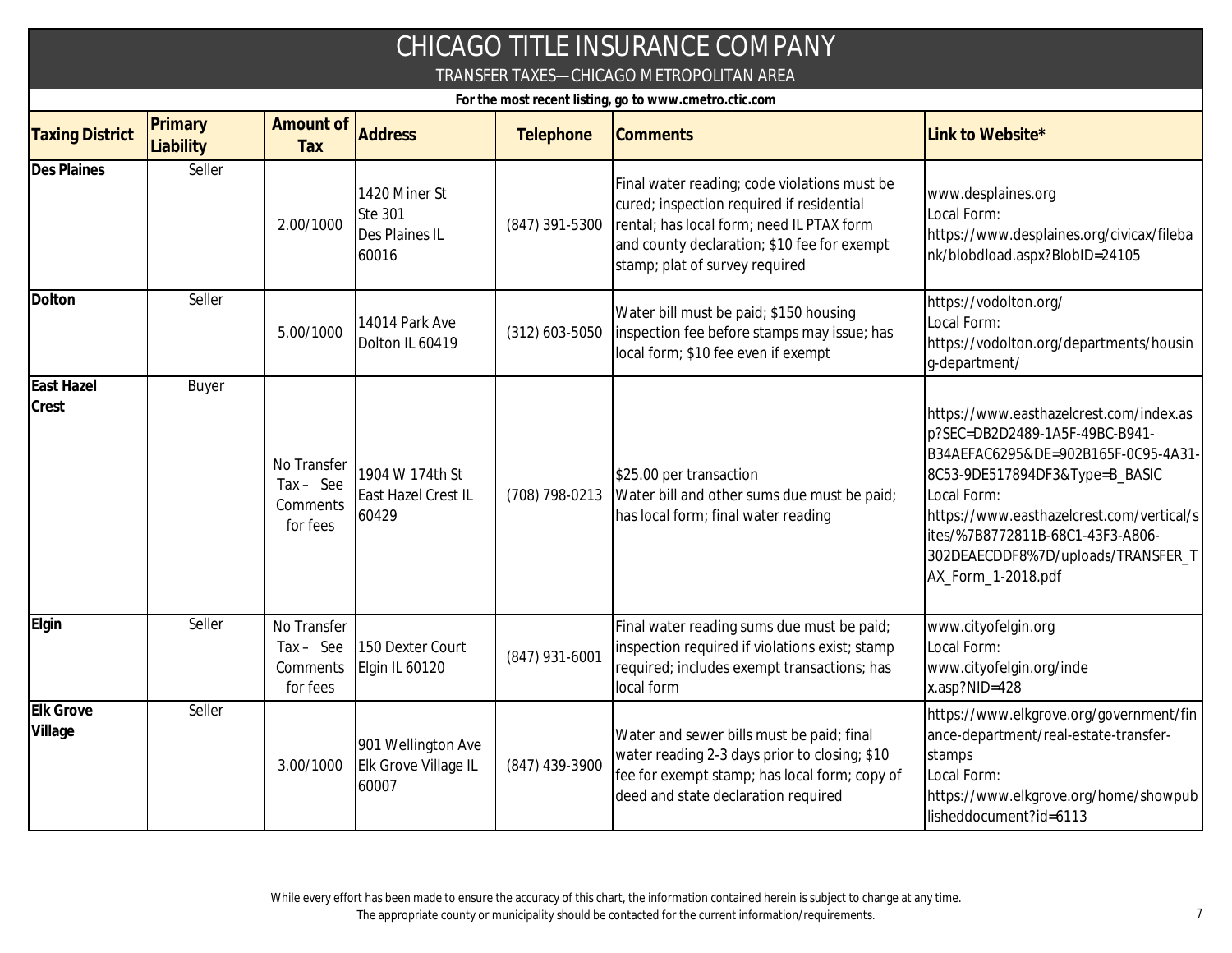|                        |                                                        |                                                                                                                             |                                                 |                | CHICAGO TITLE INSURANCE COMPANY<br>TRANSFER TAXES-CHICAGO METROPOLITAN AREA                                                                                                                                                          |                                                                                                                                                               |  |  |  |  |
|------------------------|--------------------------------------------------------|-----------------------------------------------------------------------------------------------------------------------------|-------------------------------------------------|----------------|--------------------------------------------------------------------------------------------------------------------------------------------------------------------------------------------------------------------------------------|---------------------------------------------------------------------------------------------------------------------------------------------------------------|--|--|--|--|
|                        | For the most recent listing, go to www.cmetro.ctic.com |                                                                                                                             |                                                 |                |                                                                                                                                                                                                                                      |                                                                                                                                                               |  |  |  |  |
| <b>Taxing District</b> | Primary<br>Liability                                   | Amount of<br>Tax                                                                                                            | <b>Address</b>                                  | Telephone      | <b>Comments</b>                                                                                                                                                                                                                      | Link to Website*                                                                                                                                              |  |  |  |  |
| Elmhurst               | Seller                                                 | 1.50/1000<br>(see<br>Comments)                                                                                              | 209 N York St<br>Elmhurst IL 60126              | (630) 530-3000 | Tax exemption basis must be stated on face<br>of deed; no other doc. need be submitted to<br>the city. Sums due must be paid; final water<br>reading; inspection required; copy of signed<br>sales contract required; has local form | www.elmhurst.org<br>Local Form:<br>www.elmhurst.org/index.<br>asp?NID=592                                                                                     |  |  |  |  |
| Elmwood<br>Park        | Seller                                                 | 5.00/1000                                                                                                                   | 11 Conti Pkwy<br>Elmwood Park IL<br>60707       | (708) 452-7300 | Water, sewer, other bills must be paid; deed<br>and water reading required; two inspections<br>required; copy of deed and declaration<br>required; has local form; \$35 fee for exempt<br>stamp                                      | www.elmwoodpark.org<br>Local Form:<br>https://elmwoodpark.org/residents/forms-<br>permits-records/                                                            |  |  |  |  |
| Evanston               | Seller                                                 | $<$ \$1.5mm<br>Sales<br>price<br>\$5.00/1000<br>\$1.5mm to<br>\$5mm sales<br>price<br>\$7.00/1000<br>> \$5mm<br>\$9.00/1000 | 2100 Ridge Ave<br>Evanston IL 60201             | (847) 866-2925 | Water bill must be paid, has local form;<br>exempt stamp incurs fee of \$100                                                                                                                                                         | www.cityofevanston.org<br>Local<br>Form:<br>https://www.cityofevanston.org/governm<br>ent/city-clerk/publications-codes-for-<br>sale/real-estate-transfer-tax |  |  |  |  |
| Evergreen<br>Park      | Seller                                                 | 5.00/1000<br>(min. of<br>\$100)                                                                                             | 9418 S Kedzie Ave<br>Evergreen Park IL<br>60805 | (312) 603-5050 | Final water reading: \$50.00 housing<br>inspection before stamps may issue; has<br>local form; see exemptions information                                                                                                            | www.evergreenpark-<br>ill.com<br>Local Form: http://www.evergreenpark-<br>ill.com/DocumentCenter/View/2191/Prop<br>erty-Closing-Packet-Rev-03-06-20           |  |  |  |  |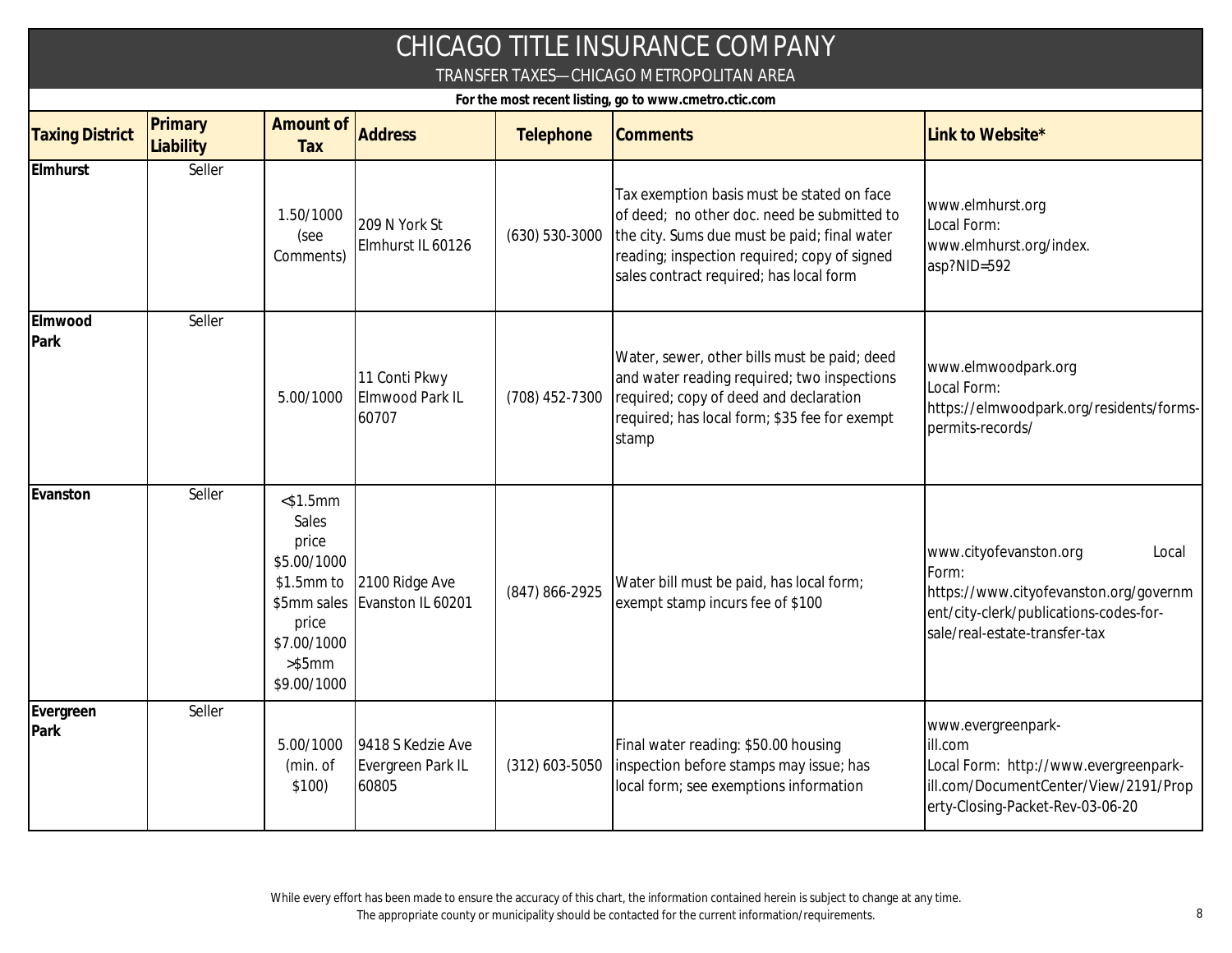|                        |                                          |                                                              |                                                    |                          | CHICAGO TITLE INSURANCE COMPANY                                                                                                                                                                                                                                                                                                                                 |                                                                                                                                                                                        |  |  |  |  |
|------------------------|------------------------------------------|--------------------------------------------------------------|----------------------------------------------------|--------------------------|-----------------------------------------------------------------------------------------------------------------------------------------------------------------------------------------------------------------------------------------------------------------------------------------------------------------------------------------------------------------|----------------------------------------------------------------------------------------------------------------------------------------------------------------------------------------|--|--|--|--|
|                        | TRANSFER TAXES—CHICAGO METROPOLITAN AREA |                                                              |                                                    |                          |                                                                                                                                                                                                                                                                                                                                                                 |                                                                                                                                                                                        |  |  |  |  |
|                        |                                          |                                                              |                                                    |                          | For the most recent listing, go to www.cmetro.ctic.com                                                                                                                                                                                                                                                                                                          |                                                                                                                                                                                        |  |  |  |  |
| <b>Taxing District</b> | Primary<br>Liability                     | <b>Amount of</b><br>Tax                                      | <b>Address</b>                                     | Telephone                | <b>Comments</b>                                                                                                                                                                                                                                                                                                                                                 | Link to Website*                                                                                                                                                                       |  |  |  |  |
| <b>Forest Park</b>     | Seller                                   | No Transfer<br>$Tax - See$<br>Comments<br>for fees           | 517 Des Plaines Ave<br>Forest Park IL 60130        | (708) 366-2323           | Compliance stamp required (fee) - Stamp<br>required for exempt transactions - contact<br>Village - no fee for Exempt stamp                                                                                                                                                                                                                                      | www.forestpark.net<br>Certificate of<br>Compliance:<br>https://www.forestpark.net/dfp/wp-<br>content/uploads/2020/03/Real-Estate-<br>Transfer-Inspection-and-Stamp-<br>Application.pdf |  |  |  |  |
| Franklin Park          | Seller                                   | No Transfer<br>$Tax - See$<br>Comments<br>for fees           | 9500 W Belmont<br>Ave<br>Franklin Park IL<br>60131 | (847) 671-8795           | Zoning administrator's approval and<br>inspection required for multi-family,<br>commercial and industrial properties;<br>violations disclosed must be corrected; order<br>final water bill (547-671-8292) at least 5 days<br>in advance; submit current survey and<br>original deed to building dept. At least 3 days<br>prior to closing. Fee for Seal on Deed | http://www.villageoffranklinpark.com/<br>Pre-Sale Inspection<br>Info/Forms:<br>http://www.villageoffranklinpark.com/dep<br>artments/building/presale/                                  |  |  |  |  |
| Glencoe                | Seller                                   | No Transfer<br>Tax (No fee<br>for<br>Exemption)              | 675 Village Ct<br>Glencoe IL 60022                 | $(847) 835 - 4113$       | Certificate and Final Water Bill payment<br>required for exemption. Certificate not<br>attached to deed.                                                                                                                                                                                                                                                        | http://www.villageofglencoe.org/                                                                                                                                                       |  |  |  |  |
| Glen Ellyn             | Seller                                   | 3.00/1000<br>(Payment of<br>tax may be<br>stamp<br>required) | 535 Duane St<br>waived but Glen Ellyn IL 60137     | $(630)$ 469-5000         | Water, sewer, parking tickets and other<br>sums due must be pad; sales contract or<br>deed required; has local form; clearwater<br>inspection (\$50) must be conducted on homes<br>prior to obtaining transfer tax stamp.                                                                                                                                       | www.glenellyn.org<br>Local Form:<br>http://www.glenellyn.org/DocumentCente<br>r/View/118/Real-Estate-Transfer-Stamp-<br>Application-PDF?bidld=                                         |  |  |  |  |
| Glendale<br>Heights    | Seller                                   | 3.00/1000                                                    | 300 E Fullerton<br>Glendale Heights IL<br>60139    | $(630)$ 260-6000<br>x333 | Water and sewer bills must be paid; has<br>local form; \$25 fee for exempt stamp; copy<br>of deed and declaration required; need plat<br>of survey; certificate of compliance by<br>building dept.; no personal checks                                                                                                                                          | www.glendaleheights.org                                                                                                                                                                |  |  |  |  |

While every effort has been made to ensure the accuracy of this chart, the information contained herein is subject to change at any time.

The appropriate county or municipality should be contacted for the current information/requirements. 9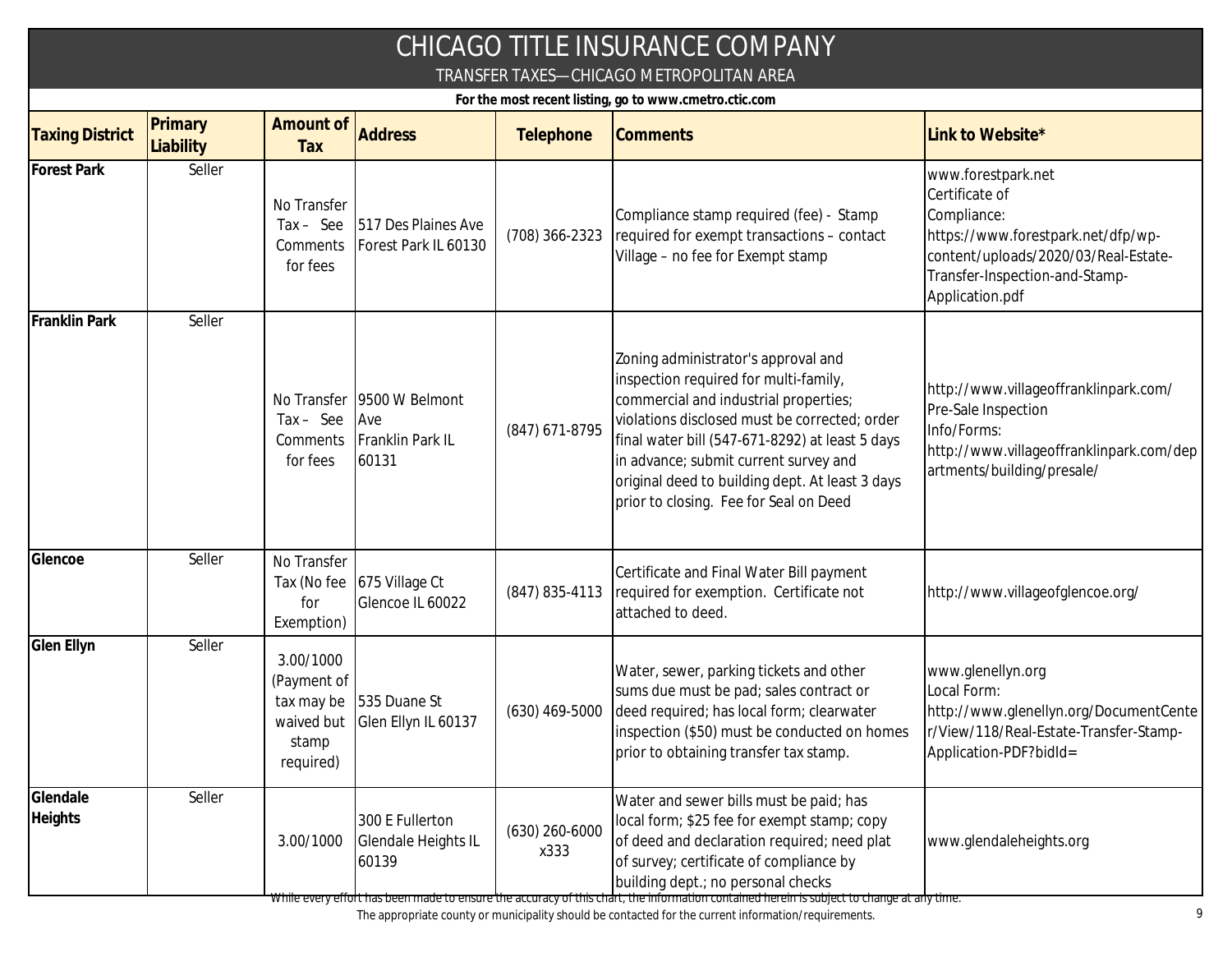| CHICAGO TITLE INSURANCE COMPANY<br>TRANSFER TAXES-CHICAGO METROPOLITAN AREA |                      |                                                    |                                                        |                  |                                                                                                                                                                                                                         |                                                                                                                                                                                                                                                                    |  |  |  |
|-----------------------------------------------------------------------------|----------------------|----------------------------------------------------|--------------------------------------------------------|------------------|-------------------------------------------------------------------------------------------------------------------------------------------------------------------------------------------------------------------------|--------------------------------------------------------------------------------------------------------------------------------------------------------------------------------------------------------------------------------------------------------------------|--|--|--|
|                                                                             |                      |                                                    |                                                        |                  | For the most recent listing, go to www.cmetro.ctic.com                                                                                                                                                                  |                                                                                                                                                                                                                                                                    |  |  |  |
| <b>Taxing District</b>                                                      | Primary<br>Liability | Amount of<br>Tax                                   | <b>Address</b>                                         | Telephone        | <b>Comments</b>                                                                                                                                                                                                         | Link to Website*                                                                                                                                                                                                                                                   |  |  |  |
| Glenwood                                                                    | Seller               | 5.00/1000                                          | 1 Asselborn Wy<br>Glenwood IL 60425                    | $(312)$ 603-5050 | Occupancy inspection required (s35.0c);<br>water bill must be paid; has local form; copy of<br>contract required; no personal checks                                                                                    | https://www.villageofglenwood.com/index<br>.asp?SEC=486125B6-5C24-42A7-99A4-<br>5D81174784E3<br>Local Form:<br>http://www.villageofglenwood.com/vertic<br>al/sites/%7B9A67F9D7-6325-4274-B3B2-<br>1DBA9283F42A%7D/uploads/real_estate_t<br>ransfer_declaration.pdf |  |  |  |
| Golf                                                                        |                      | No Transfer<br>$Tax - See$<br>Comments<br>for fees | Golf<br><b>Briar Rd</b><br>IL 60029                    | (847) 998-8852   | Any outstanding water usage must be paid in<br>full prior to closing. The titleholder or person in<br>control of the property must notify the Village<br>Administrator to obtain a final reading of the<br>water meter. | https://villageofgolf.us/water-service                                                                                                                                                                                                                             |  |  |  |
| Hanover Park                                                                | Seller               |                                                    | 2121 W Lake St<br>\$3.00/1000 Hanover Park IL<br>60103 | $(630)$ 372-4200 | Sums due must be paid; has local form; \$10<br>fee for exempt stamp                                                                                                                                                     | www.hanoverparkillinois.org<br>Local Form:<br>https://www.hpil.org/DocumentCenter/Vi<br>ew/1374/Real-Estate-Transfer-Tax-<br>Declaration-PDF?bidld=                                                                                                                |  |  |  |
| Harvey                                                                      | Split Equally        | 5.00/1000<br>(See<br>Comments)                     | 15320 Broadway Ave<br>Harvey IL 60426                  | (708) 210-5300   | Tax due plus \$60 Buyer's Expense for<br><b>Administrative Processing Fee</b><br>Water bill must be paid; inspection required;<br>copy of deed required; charge for exempt<br>stamp; has local form                     | www.cityofharvey.org<br>Local Forms:<br>https://www.cityofharveyil.gov/transfer-<br>stamps/                                                                                                                                                                        |  |  |  |
| Harwood<br><b>Heights</b>                                                   | Buyer                | 10.00/1000                                         | 7343 W Lawrence<br>Ave<br>Harwood Heights IL<br>60706  | (708) 867-7200   | Water bill must be paid; inspection required<br>(\$50); has local form; deed and Illinois<br>declaration required; \$50 fee for exempt<br>stamp                                                                         | www.harwoodheights.org<br>Local Form:<br>https://www.harwoodheights.org/building-<br>department/real-estate-trsf-tax/                                                                                                                                              |  |  |  |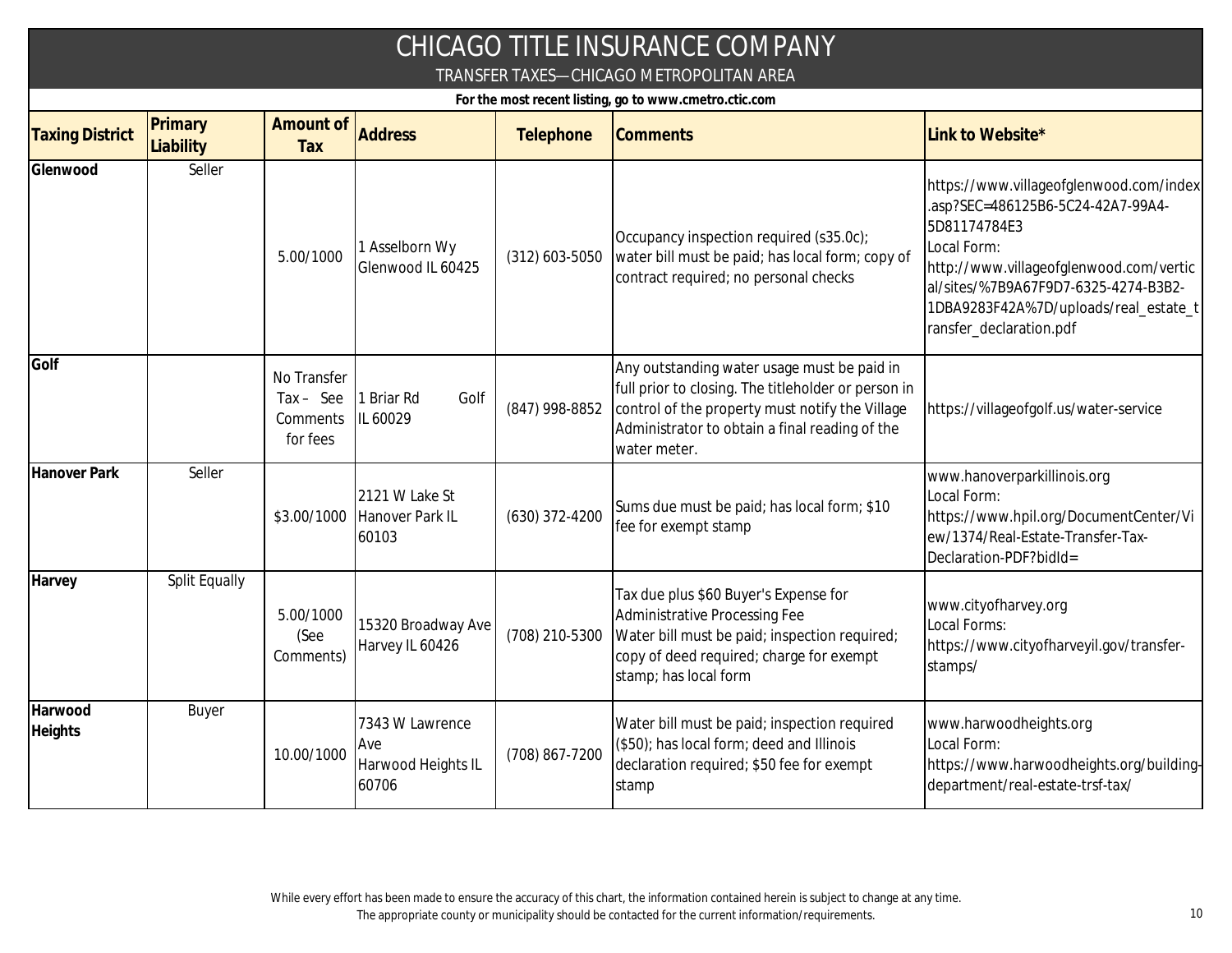|                            |                                                                                                    |                                                  |                                                        |                  | <b>CHICAGO TITLE INSURANCE COMPANY</b>                                                                                                                                                                                                                                         |                                                                                                                                                            |  |  |  |  |
|----------------------------|----------------------------------------------------------------------------------------------------|--------------------------------------------------|--------------------------------------------------------|------------------|--------------------------------------------------------------------------------------------------------------------------------------------------------------------------------------------------------------------------------------------------------------------------------|------------------------------------------------------------------------------------------------------------------------------------------------------------|--|--|--|--|
|                            | TRANSFER TAXES-CHICAGO METROPOLITAN AREA<br>For the most recent listing, go to www.cmetro.ctic.com |                                                  |                                                        |                  |                                                                                                                                                                                                                                                                                |                                                                                                                                                            |  |  |  |  |
| <b>Taxing District</b>     | Primary<br>Liability                                                                               | Amount of<br>Tax                                 | <b>Address</b>                                         | Telephone        | <b>Comments</b>                                                                                                                                                                                                                                                                | Link to Website*                                                                                                                                           |  |  |  |  |
| <b>Highland Park</b>       | Seller                                                                                             | 5.00/1000                                        | 1707 St John's Ave<br><b>Highland Park IL</b><br>60035 | (847) 432-0800   | Water bill must be paid; original deed<br>required for exempt only; has local form; no<br>personal checks                                                                                                                                                                      | www.cityhpil.com<br>Local Form:<br>https://www.cityhpil.com/government/cit<br>y_departments/finance/real_estate_transf<br>er_tax.php                       |  |  |  |  |
| Highwood                   | Seller                                                                                             | 5.00/1000                                        | 1707 Highwood Ave<br>Highwood, IL 60040                | (847) 432-1924   | The transfer fee is applicable for town of Fort<br>Sheridan Subdivision; has local form; copy of<br>deed required, no personal checks<br>Moratorium on transfer tax issues on<br>January 1, 2012.                                                                              | www.cityofhighwood.com<br>Inspection Form:<br>https://www.cityofhighwood.com/Docum<br>entCenter/View/8/Property-Transfer-<br>Inspection-Application?bidld= |  |  |  |  |
| Hillside                   | Buyer                                                                                              | 3.75/500                                         | 425 N Hillside Ave<br>Hillside, IL 60162               | $(312)$ 603-5050 | Final water reading and inspection required<br>(\$20); original Illinois declaration required;<br>has local form                                                                                                                                                               | www.hillside-il.org<br>Local Form:<br>http://www.hillside-il.org/your-<br>government/departments/building-<br>services/selling-a-home-in-hillside/         |  |  |  |  |
| Hoffman<br>Estates         | Seller                                                                                             | 3.00/1000                                        | 1900 Hassell Rd<br>Hoffman Estates IL<br>60195         | (847) 882-9100   | Water bill must be paid; has local form;<br>Illinois declaration required; \$10 fee and<br>copy of deed for exempt stamp                                                                                                                                                       | https://www.hoffmanestates.org<br>Local Form:<br>https://www.hoffmanestates.org/home/sh<br>owdocument?id=15224                                             |  |  |  |  |
| <b>Indian Head</b><br>Park | Seller                                                                                             | No Transfer<br>Tax                               | 201 Acacia Dr<br>Indian Head Park IL<br>60525          | (708) 246-3080   | No inspection is required.                                                                                                                                                                                                                                                     | http://www.indianheadpa<br>rk-il.gov/                                                                                                                      |  |  |  |  |
| <b>Island Lake</b>         | Seller                                                                                             | No Transfer<br>Tax - See<br>Comments<br>for fees | 3720 Greenleaf Ave<br>Island Lake IL<br>60042          | (847) 526-8764   | Village has enacted 3 ordinances affecting<br>property per email to Doug Karlen July 2004<br>from Village Attorney Danielle Diamond,<br>Diamond & LeSueur, 3431 W. Elm St.,<br>McHenry, IL 63050 (615) 385-6840<br>\$50 fee to seller for electrical compliance<br>inspection. | www.villageofislandlake.com                                                                                                                                |  |  |  |  |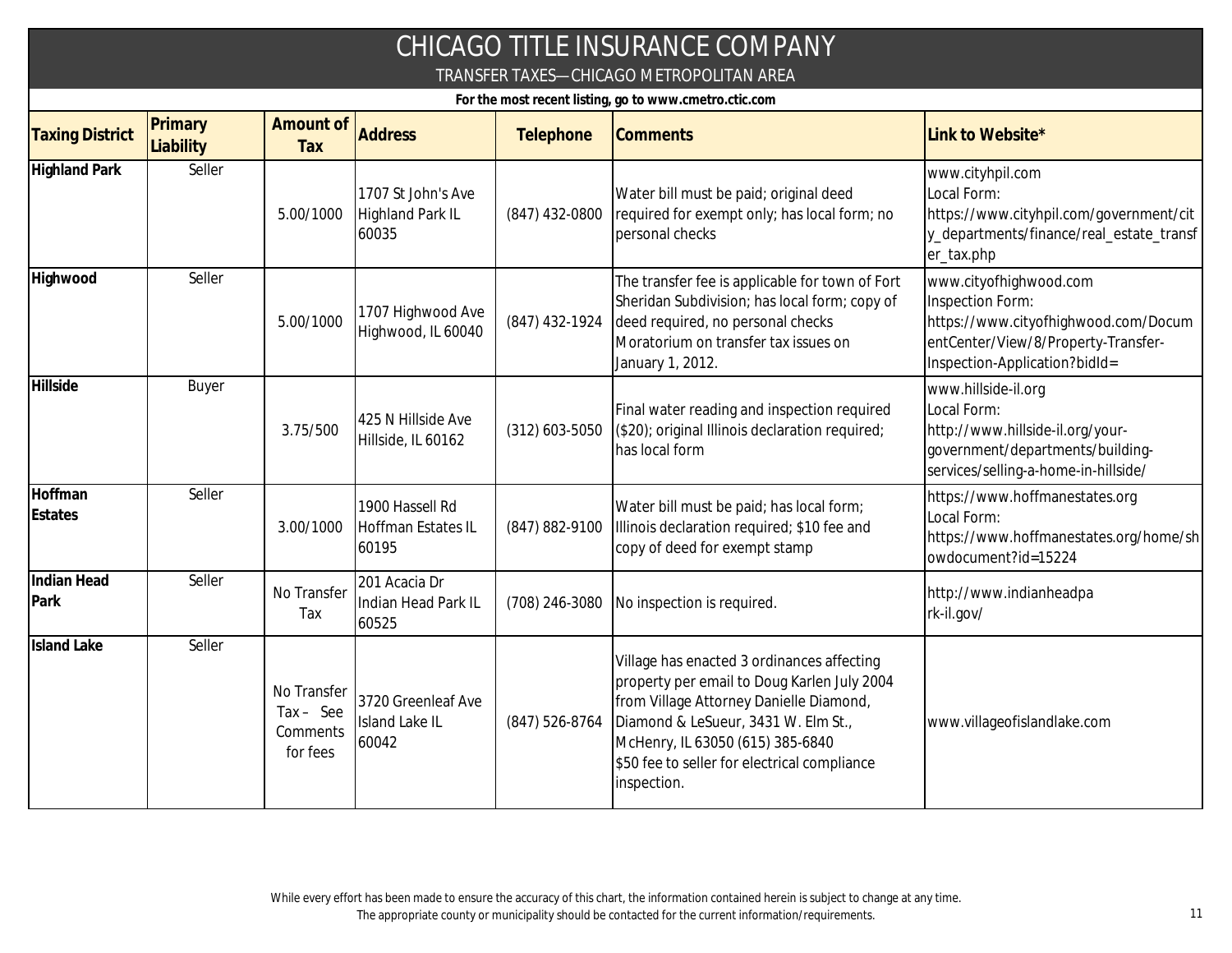|                                                                                                    | CHICAGO TITLE INSURANCE COMPANY |                                                    |                                           |                  |                                                                                                                                                                                                                                                                                                                                                                                                                                           |                                                                                                                                                  |  |  |  |  |
|----------------------------------------------------------------------------------------------------|---------------------------------|----------------------------------------------------|-------------------------------------------|------------------|-------------------------------------------------------------------------------------------------------------------------------------------------------------------------------------------------------------------------------------------------------------------------------------------------------------------------------------------------------------------------------------------------------------------------------------------|--------------------------------------------------------------------------------------------------------------------------------------------------|--|--|--|--|
| TRANSFER TAXES-CHICAGO METROPOLITAN AREA<br>For the most recent listing, go to www.cmetro.ctic.com |                                 |                                                    |                                           |                  |                                                                                                                                                                                                                                                                                                                                                                                                                                           |                                                                                                                                                  |  |  |  |  |
| <b>Taxing District</b>                                                                             | Primary<br>Liability            | Amount of<br>Tax                                   | <b>Address</b>                            | Telephone        | <b>Comments</b>                                                                                                                                                                                                                                                                                                                                                                                                                           | Link to Website*                                                                                                                                 |  |  |  |  |
| Joliet                                                                                             | Seller                          | 3.00/1000                                          | 150 W Jefferson St<br>Joliet IL 60432     | (815) 724-3902   | Residential transfer information and<br>disclosure form required before contract<br>entered into if residential (single family,<br>condominium or townhome); signed form<br>required for purchase of stamps; sums due<br>must be paid; final water reading; original<br>deed required; has local forms. Water/Lien<br>Letter required to purchase stamp. Letter<br>good for 4 business dates from the date of<br>the final meter reading. | www.cityofjoliet.info<br>Local Form:<br>https://www.joliet.gov/departments/custo<br>mer-services/real-estate-transfer                            |  |  |  |  |
| Justice                                                                                            | Seller                          | No Transfer<br>$Tax - See$<br>Comments<br>for fees | 7800 Archer Ave<br>Justice IL 60458       | (708) 468-2520   | \$100 inspection for SFR, \$100 Inspection for<br>Multi-family (\$25 for each additional unit), \$500<br>inspection for Commercial (\$50 for each<br>additional unit). All village debts must be paid.<br>Contact building department for inspection<br>form at (708) 458-2130. Inspection must be paid<br>at time of submitting application and is good for<br>6 months.                                                                 | http://villageofjustice.org/                                                                                                                     |  |  |  |  |
| Lake Forest                                                                                        | Buyer                           | 4.00/1000                                          | 220 E Deerpath<br>Lake Forest IL<br>60045 | $(312)$ 603-5050 | Deeds or other transfers executed and<br>delivered pursuant to contracts dated prior to<br>5/1/06 are exempt - even if recorded on or<br>after 7-5-06 but only if recorded on or before<br>12-31-06; has local forms.                                                                                                                                                                                                                     | www.cityoflakeforest.com<br>Local Forms:<br>https://www.cityoflakeforest.com/govern<br>ment/departments/finance/real_estate_tr<br>ansfer_tax.php |  |  |  |  |
| Lansing                                                                                            | N/A                             | N/A                                                | 3141 Ridge Rd<br>Lansing IL 60438         | (708) 895-7200   | Must obtain transfer certificate upon proof of<br>payment water charges, grass cutting<br>charges, ambulance charges, property<br>maintenance charges, and<br>judgments. Applies to all transfers of real<br>property and beneficial interests in real<br>property.                                                                                                                                                                       | https://www.villageoflansing.org/                                                                                                                |  |  |  |  |

While every effort has been made to ensure the accuracy of this chart, the information contained herein is subject to change at any time.

The appropriate county or municipality should be contacted for the current information/requirements. 12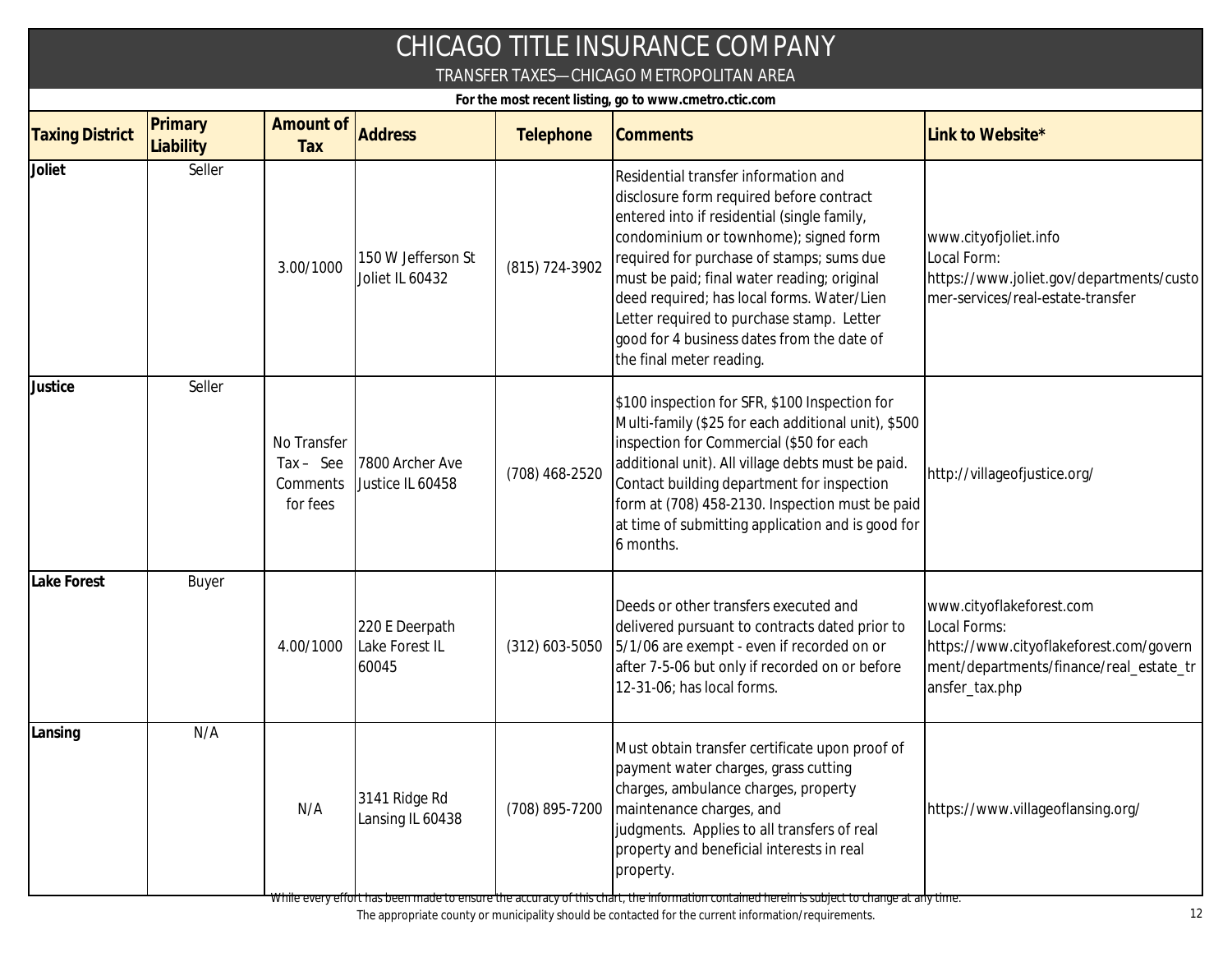|                                                                                                    |                      |                                                    |                                                |                  | CHICAGO TITLE INSURANCE COMPANY                                                                                           |                                                                                                                                                                                                            |  |  |  |
|----------------------------------------------------------------------------------------------------|----------------------|----------------------------------------------------|------------------------------------------------|------------------|---------------------------------------------------------------------------------------------------------------------------|------------------------------------------------------------------------------------------------------------------------------------------------------------------------------------------------------------|--|--|--|
| TRANSFER TAXES-CHICAGO METROPOLITAN AREA<br>For the most recent listing, go to www.cmetro.ctic.com |                      |                                                    |                                                |                  |                                                                                                                           |                                                                                                                                                                                                            |  |  |  |
| <b>Taxing District</b>                                                                             | Primary<br>Liability | Amount of<br>Tax                                   | <b>Address</b>                                 | Telephone        | <b>Comments</b>                                                                                                           | Link to Website*                                                                                                                                                                                           |  |  |  |
| Lincolnshire                                                                                       | Buyer                | 3.00/1000                                          | 1 Olde Half Day Rd<br>Lincolnshire IL<br>60069 | (847) 883-8600   | Water bill must be paid; copy of Illinois<br>declaration required                                                         | https://www.lincolnshireil.gov/departmen<br>ts/finance-department/real-estate-transfer<br>stamp?highlight=WyJ0cmFuc2ZlciIsInRyYW<br>5zZmVycyIsInRheGVzIiwidGF4IiwidGF4aW<br>5nliwidHJhbnNmZXIgdGF4ZXMiXQ== |  |  |  |
| Lincolnwood                                                                                        | Seller               | No Transfer<br>$Tax - See$<br>Comments<br>for fees | 6900 Lincoln Ave<br>Lincolnwood IL<br>60712    | $(847)673-1540$  | Ordinance 2006-2711 DOC #0616716038<br>\$20 Certificate of Payment - Expires if not recd<br>within 20 days of issue       | www.lincolnwoodil.org                                                                                                                                                                                      |  |  |  |
| Lyons                                                                                              | Seller               | No Transfer<br>$Tax - See$<br>Comments<br>for fees | 7801 W Ogden Ave<br>Lyons IL 60134             |                  | Inspection required (\$100 fee to Seller)<br>(708) 442-45006 Water bill must be paid. Transfer of compliance<br>required. | www.villageoflyons<br>-il.net                                                                                                                                                                              |  |  |  |
| Markham                                                                                            | Buyer                | 5.00/1000                                          | 16313 Kedzie Pkwy<br>Markham IL 60426          | (708) 331-4905   | \$125 Inspection for SFR. \$200 Inspection for<br>Commercial. Final water bill must be paid.                              | www.cityofmarkham.net                                                                                                                                                                                      |  |  |  |
| Matteson                                                                                           | Seller               | No Transfer<br>Tax                                 | 4900 Village<br>Commons<br>Matteson IL 60443   | $(312)$ 603-5050 | \$75 Inspection and \$125 Inspection if property<br>has firesprinkler system.                                             | http://www.villageofmattes<br>on.org/                                                                                                                                                                      |  |  |  |
| Maywood                                                                                            | Seller               | 4.00/1000                                          | 40 E Madison Plz<br>Maywood IL 60153           | (708) 450-6313   | Water bill must be paid; inspection and<br>original deed required; has local form                                         | www.maywood-il.org<br>Local Form:<br>https://www.maywood-il.org/Reference-<br>Desk/Forms-(1)/Finance-<br>Department/DeclarationExemptionForm.a<br>spx                                                      |  |  |  |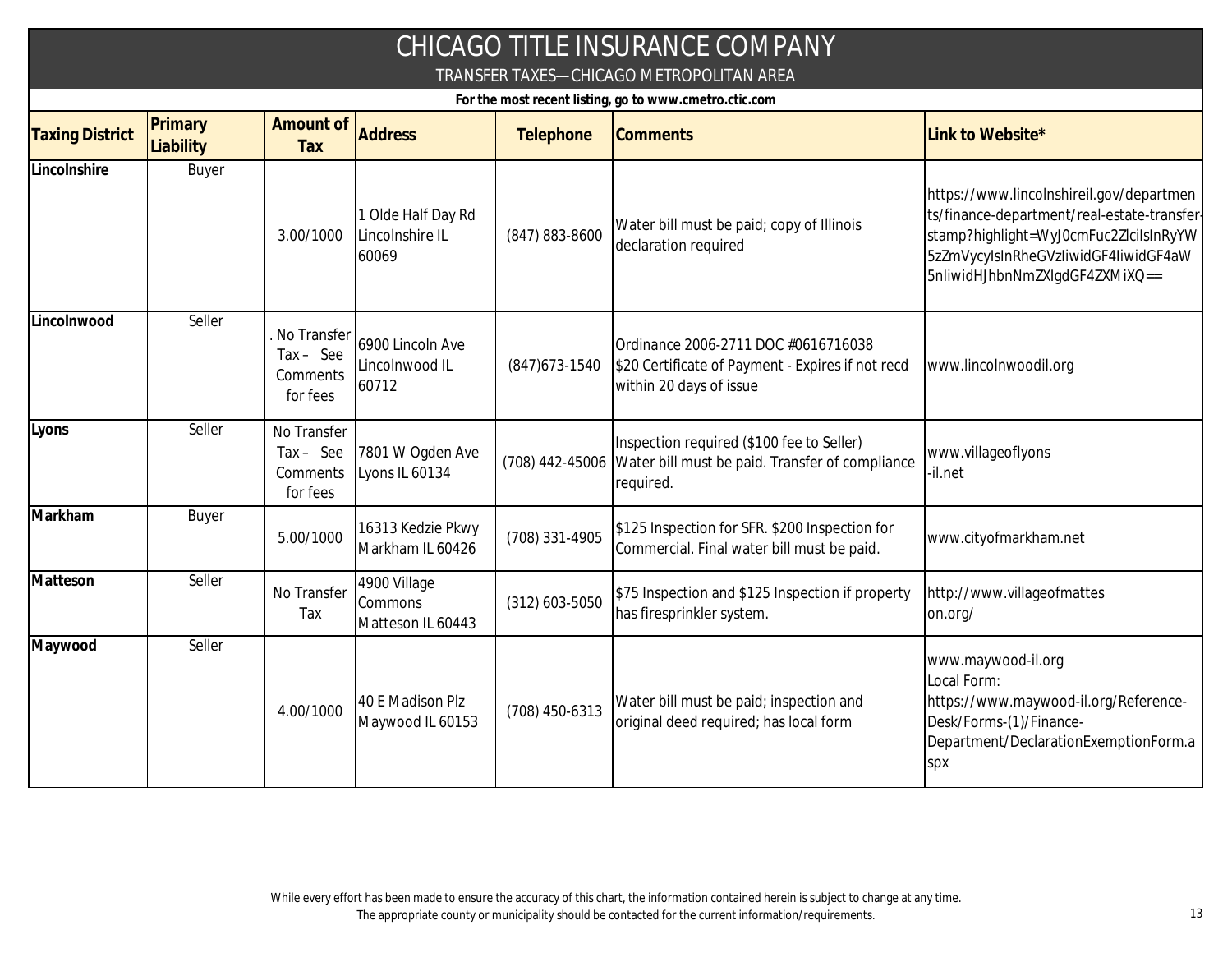| CHICAGO TITLE INSURANCE COMPANY                        |                                          |                                                    |                                                                     |                                                   |                                                                                                                                                                                                         |                                                                                                                                                                             |  |  |  |  |
|--------------------------------------------------------|------------------------------------------|----------------------------------------------------|---------------------------------------------------------------------|---------------------------------------------------|---------------------------------------------------------------------------------------------------------------------------------------------------------------------------------------------------------|-----------------------------------------------------------------------------------------------------------------------------------------------------------------------------|--|--|--|--|
|                                                        | TRANSFER TAXES-CHICAGO METROPOLITAN AREA |                                                    |                                                                     |                                                   |                                                                                                                                                                                                         |                                                                                                                                                                             |  |  |  |  |
| For the most recent listing, go to www.cmetro.ctic.com |                                          |                                                    |                                                                     |                                                   |                                                                                                                                                                                                         |                                                                                                                                                                             |  |  |  |  |
| <b>Taxing District</b>                                 | Primary<br>Liability                     | Amount of<br>Tax                                   | <b>Address</b>                                                      | Telephone                                         | <b>Comments</b>                                                                                                                                                                                         | Link to Website*                                                                                                                                                            |  |  |  |  |
| <b>McCook</b>                                          | Seller                                   | 5.00/1000<br>(min. of<br>1000                      | 5000 Glencoe Ave<br>McCook IL 60525                                 | (708) 447-9030                                    | Water bill must be paid; charge for some<br>exemptions; applicable to some leaseholds;<br>has local form; original deed; residential<br>building inspection                                             | www.villageofmccook.org<br>Local Form:<br>http://nebula.wsimg.com/8c80ced561113<br>0ee3ad562d377941a85?AccessKeyId=F1A2<br>8B386F4BBE5C8605&disposition=0&allow<br>origin=1 |  |  |  |  |
| <b>Melrose Park</b>                                    | Seller                                   | No Transfer<br>$Tax - See$<br>Comments<br>for fees | 1000 N 25th Ave<br>Melrose Park IL<br>60160                         | (708) 343-4000                                    | Village inspection required; fees: \$75 and<br>up, allow two weeks \$150 - residential<br>inspection with no violations - \$250<br>inspection with violation corrections - to<br>the seller             | www.melrosepark.org                                                                                                                                                         |  |  |  |  |
| Mettawa                                                | Buyer                                    | 5.00/1000                                          | 26225 N Riverwoods<br><b>Blvd</b><br>(PO Box M)<br>Mettawa IL 60045 | Ph: (847) 573-<br>1460<br>Fax: (224) 218-<br>2242 | Original deed or facsimile ABI required; has<br>local form                                                                                                                                              | www.mettawa.org<br>Local Form:<br>http://www.mettawa.org/applications/rea<br>I-estate-transfer-stamp.html                                                                   |  |  |  |  |
| Midlothian                                             |                                          | No Transfer<br>$Tax - See$<br>Comments<br>for fees | 14801 S Pulaski Rd<br>Midlothian IL<br>60445                        | (708) 389-0200                                    | Final water bill must be paid and requires an<br>Affidavit of Compliance                                                                                                                                | www.villageofmidlothian.<br><b>Net</b><br>Local Form:<br>http://www.villageofmidlothian.net/121/T<br>ransfer-Stamps                                                         |  |  |  |  |
| Monee                                                  | Seller                                   | No Transfer<br>$Tax - See$<br>Comments<br>for fees | 5130 W Court St<br>Monee IL 60449                                   | (708) 534-8301                                    | Payment Stamp requires transferor to notify<br>village 14 days prior to transfer. Ordinance is<br>not clear if this applies to all properties or just<br>residential. See Will City Doc<br>#R2007095327 | www.villageofmonee.org                                                                                                                                                      |  |  |  |  |
| Montgomery                                             | Seller                                   | $Tax - See$<br>Comments                            | No Transfer   200 N River St<br>Montgomery IL<br>60538              | (630) 896-8080                                    | Final water bill from village and final sewer<br>bill from Fox Valley Metro                                                                                                                             | www.ci.montgomery.il.us                                                                                                                                                     |  |  |  |  |
| Morton Grove                                           | Seller                                   | 3.00/1000                                          | 6101 Capulina St<br>Morton Grove IL<br>60053                        | (312) 603-5050                                    | Water and sewer bills must be paid; has<br>local form; copy of Illinois declarations and<br>sales contract required; no personal checks;<br>warranty deed                                               | www.mortongroveil.org<br>Local Form:<br>https://www.mortongroveil.org/services/s<br>ervices-a-z/transfer-stamp/                                                             |  |  |  |  |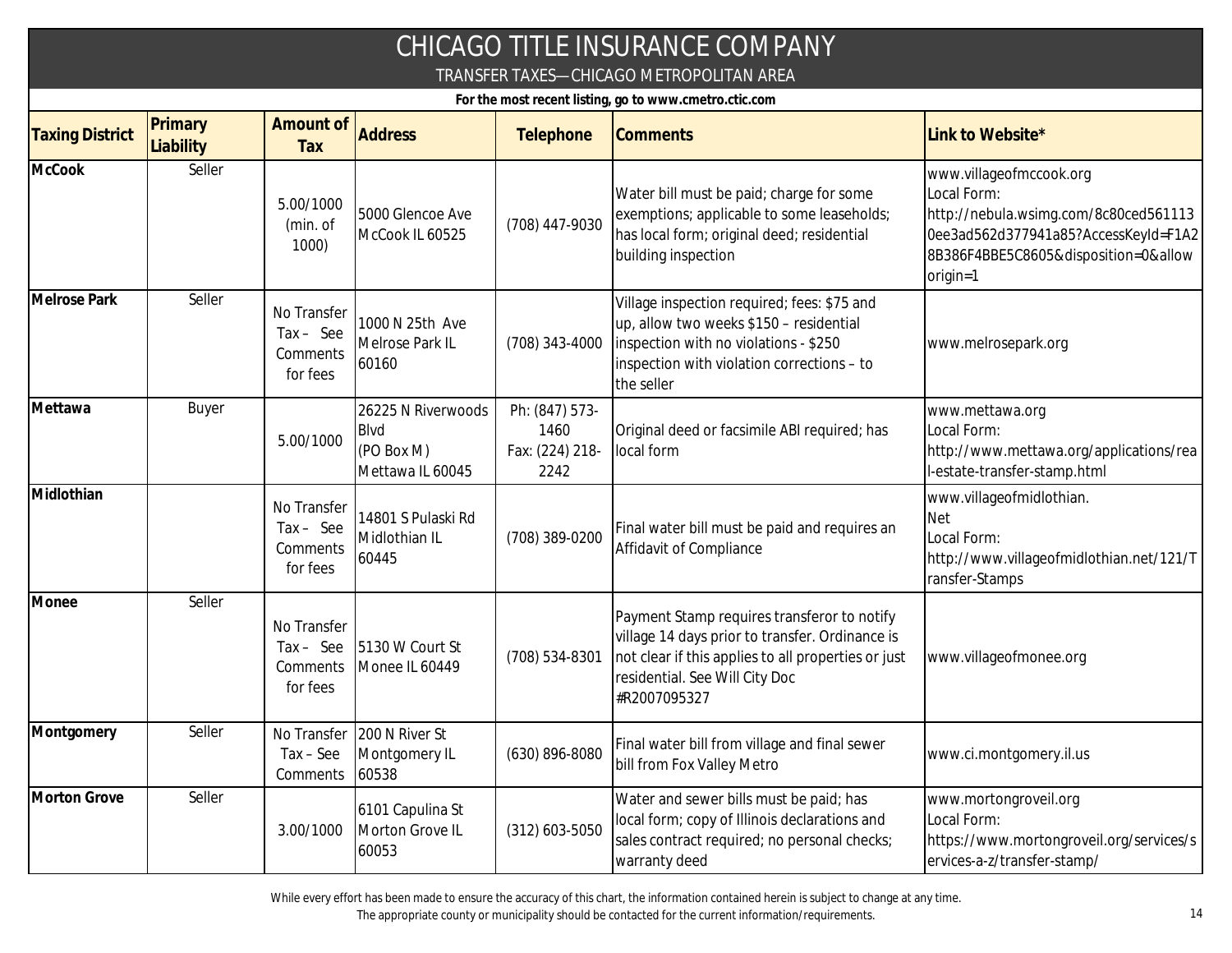|                                                        |                      |                                                    |                                                      |                      | CHICAGO TITLE INSURANCE COMPANY                                                                                                                                                                                                         |                                                                                                                                        |  |  |
|--------------------------------------------------------|----------------------|----------------------------------------------------|------------------------------------------------------|----------------------|-----------------------------------------------------------------------------------------------------------------------------------------------------------------------------------------------------------------------------------------|----------------------------------------------------------------------------------------------------------------------------------------|--|--|
|                                                        |                      |                                                    |                                                      |                      | TRANSFER TAXES-CHICAGO METROPOLITAN AREA                                                                                                                                                                                                |                                                                                                                                        |  |  |
| For the most recent listing, go to www.cmetro.ctic.com |                      |                                                    |                                                      |                      |                                                                                                                                                                                                                                         |                                                                                                                                        |  |  |
| <b>Taxing District</b>                                 | Primary<br>Liability | Amount of<br>Tax                                   | <b>Address</b>                                       | Telephone            | <b>Comments</b>                                                                                                                                                                                                                         | Link to Website*                                                                                                                       |  |  |
| Mount<br>Prospect                                      | Buyer                | 3.00/1000                                          | 100 S Emerson St<br>Mt Prospect IL 60056             | (847) 392-6000       | Water and sewer bills must be paid;<br>violations of property maintenance code<br>must be resolved; has local form, copy of<br>Illinois declaration required; \$15 fee for<br>exempt stamp                                              | www.mountprospect.org<br>Local Form:<br>https://www.mountprospect.org/home/sh<br>owdocument?id=382                                     |  |  |
| Naperville                                             | Buyer                | 1.50/500                                           | 400 S Eagle St<br>PO Box 3020<br>Naperville IL 60566 | $(630)$ 420-6059     | Has local form; certificate required for<br>exemption; copy of contract<br>Ord amended 7-21-10 requiring all fees, debt<br>etc. owed to village must be paid prior to village lity-finances/taxes-fees-and-financial-<br>issuing stamp. | www.naperville.il.us<br>Local Form:<br>https://www.naperville.il.us/government/c<br>forms/real-estate-transfer-tax/                    |  |  |
| <b>Niles</b>                                           | Buyer                | 3.00/1000                                          | 1000 Civic Ctr D<br>Niles IL 60714                   | $(847)$ 588-8000     | Water bill must be paid; inspection required;<br>real estate contract required; has local form;<br>\$25 for excempt stamps                                                                                                              | www.vniles.com<br>Local Form:<br>https://www.vniles.com/295/Real-Estate-<br>Transfer-Tax                                               |  |  |
| Norridge                                               | Seller               | No Transfer<br>$Tax - See$<br>Comments<br>for fees | 4000 N Alcott<br>Norridge IL 60706                   | (708) 453-0800       | \$25 fee and inspection required before<br>Transfer Certificate" may issue                                                                                                                                                              | https://www.villageofnorridge.com/gover<br>nment/building-health-<br>departments/building-department-<br>overview/transfer-information |  |  |
| North Chicago                                          | Buyer                | 5.00/1000                                          | 1850 Lewis Ave<br>North Chicago IL<br>60064          | (847) 596-8625       | Water bill must be paid; certificate from<br>building commissioner required; copy of<br>contract required; has local form; no<br>personal checks                                                                                        | www.northchicago.org<br>Local Form:<br>https://www.northchicago.org/index.asp?<br>SEC=6F9AEF89-8A92-4EE9-BF3E-<br>DA401F2E2462         |  |  |
| North<br>Riverside                                     | Seller               | No Transfer<br>Tax                                 | 2401 S DesPlaines<br>Ave<br>Riverside IL 60546       | North (708) 447-4211 | Presale inspection required (cost is \$405.00) and Requirements: https://northriverside-<br>Deed must be stamped after inspection.                                                                                                      | www.northriverside-il.org<br>il.org/sites/default/files/Real%20Estate%2<br>0Stamp%20Requirements.pdf                                   |  |  |
| Northlake                                              | Seller               | No Transfer<br>$Tax - See$<br>Comments<br>for fees | 55 E North Ave<br>Northlake IL 60164                 | $(312)$ 603-5050     | Ordinance No. 0-35-3005 enacted 12-19-05<br>requires inspection for all Real Estate<br>transfers of assignments of beneficial<br>interests. Local Stamp to be issued at no<br>cost, fees may be imposed for inspection.                 | www.northlakecity.com                                                                                                                  |  |  |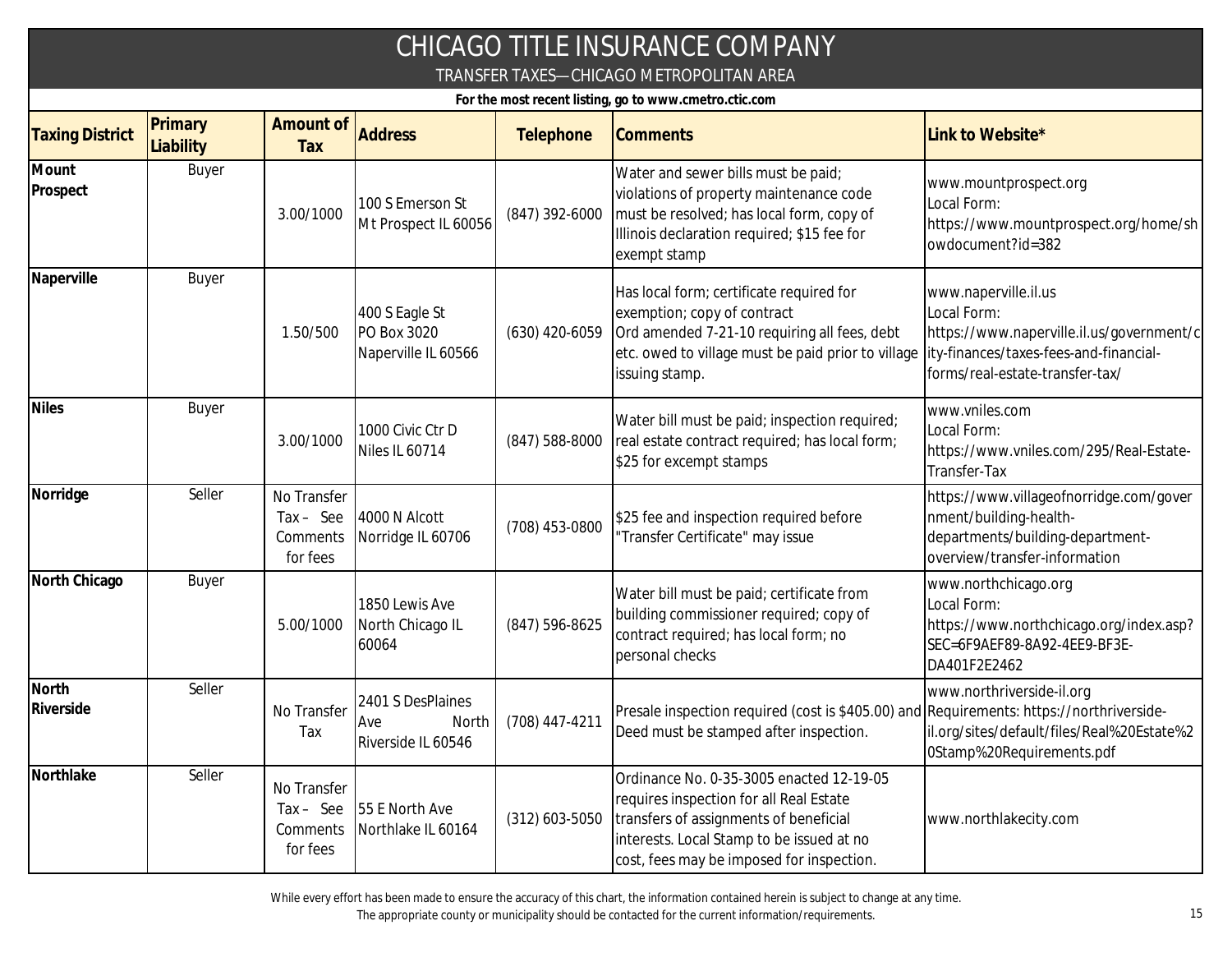|                                                        |                      |                                                    |                                                    |                | CHICAGO TITLE INSURANCE COMPANY<br>TRANSFER TAXES-CHICAGO METROPOLITAN AREA                                                                                                                                                                                                                                          |                                                                                                                                                         |  |  |  |
|--------------------------------------------------------|----------------------|----------------------------------------------------|----------------------------------------------------|----------------|----------------------------------------------------------------------------------------------------------------------------------------------------------------------------------------------------------------------------------------------------------------------------------------------------------------------|---------------------------------------------------------------------------------------------------------------------------------------------------------|--|--|--|
| For the most recent listing, go to www.cmetro.ctic.com |                      |                                                    |                                                    |                |                                                                                                                                                                                                                                                                                                                      |                                                                                                                                                         |  |  |  |
| <b>Taxing District</b>                                 | Primary<br>Liability | Amount of<br>Tax                                   | <b>Address</b>                                     | Telephone      | <b>Comments</b>                                                                                                                                                                                                                                                                                                      | Link to Website*                                                                                                                                        |  |  |  |
| Oak Forest                                             | N/A                  | No Transfer<br>$Tax - See$<br>Comments<br>for fees | 15440 S Central<br>Ave<br>Oak Forest IL 60452      | (708) 687-4050 | Requirement that Seller provide proof to<br>Buyer that all water bills are paid. No<br>Transfer Tax or stamp imposed as of 6-27-07                                                                                                                                                                                   | www.oak-forest.org                                                                                                                                      |  |  |  |
| Oak Lawn                                               | Seller               | 5.00/1000                                          | 9446 Raymond Ave<br>Oak Lawn IL 60453              | (708) 499-7761 | Water bill must be paid; has local form; no<br>personal checks; \$100 point-of-sale sewer<br>inspection 30 days prior to transfer of property                                                                                                                                                                        | www.oaklawn-il.gov<br>Local Form:<br>https://www.oaklawn-<br>il.gov/departments/finance-and-<br>administration/transfer-stamps                          |  |  |  |
| Oak Park                                               | Seller               | 8.00/1000                                          | 123 Madison St<br>Oak Park IL 60302                | (708) 358-5675 | Final water and sewer reading; inspection<br>required if 4+ units; has local form; copy of<br>contract or Illinois declaration required                                                                                                                                                                              | www.oak-park.us<br>Local Form:<br>https://www.oak-park.us/your-<br>government/finance-department                                                        |  |  |  |
| Park Forest                                            | Seller               | 5.00/1000                                          | 350 Victory Dr<br>Park Forest IL<br>60466          | (708) 748-1112 | Sums due must be paid; inspection required;<br>as local form; \$15 fee for exemptions                                                                                                                                                                                                                                | www.villageofparkforest.com<br>Local Form:<br>http://www.villageofparkforest.com/419/T<br>ransfer-Stamps                                                |  |  |  |
| Park Ridge                                             | Seller               | 2.00/1000                                          | 505 Butler PI<br>Park Ridge IL 60068               | (847) 318-5289 | Requirements that must be provided in<br>advance: Full size survey, deed, MyDec/Ptax<br>and title commitment (added 7-11-17)<br>addl requirements: Water bill must be paid;<br>zoning inspection required; has local form<br>City requiring stamps for Sheriff's deeds<br>coming out of a foreclosure (added 7-1-10) | www.parkridge.us<br>Local Form:<br>https://www.parkridge.us/living_in_park_r<br>idge/property_real_estate_transfer.aspx                                 |  |  |  |
| Peoria                                                 | Seller<br>Customary  | 2.50/1000                                          | 419 Fulton St<br><b>Ste 100</b><br>Peoria IL 61602 | (309) 494-8545 | Original notarized deed must be submitted                                                                                                                                                                                                                                                                            | www.ci.peoria.il.us<br>Local Form:<br>http://www.peoriagov.org/content/upload<br>s/2012/09/Updated-Real-Estate-Transfer-<br>Tax-Form_1568313836_add.pdf |  |  |  |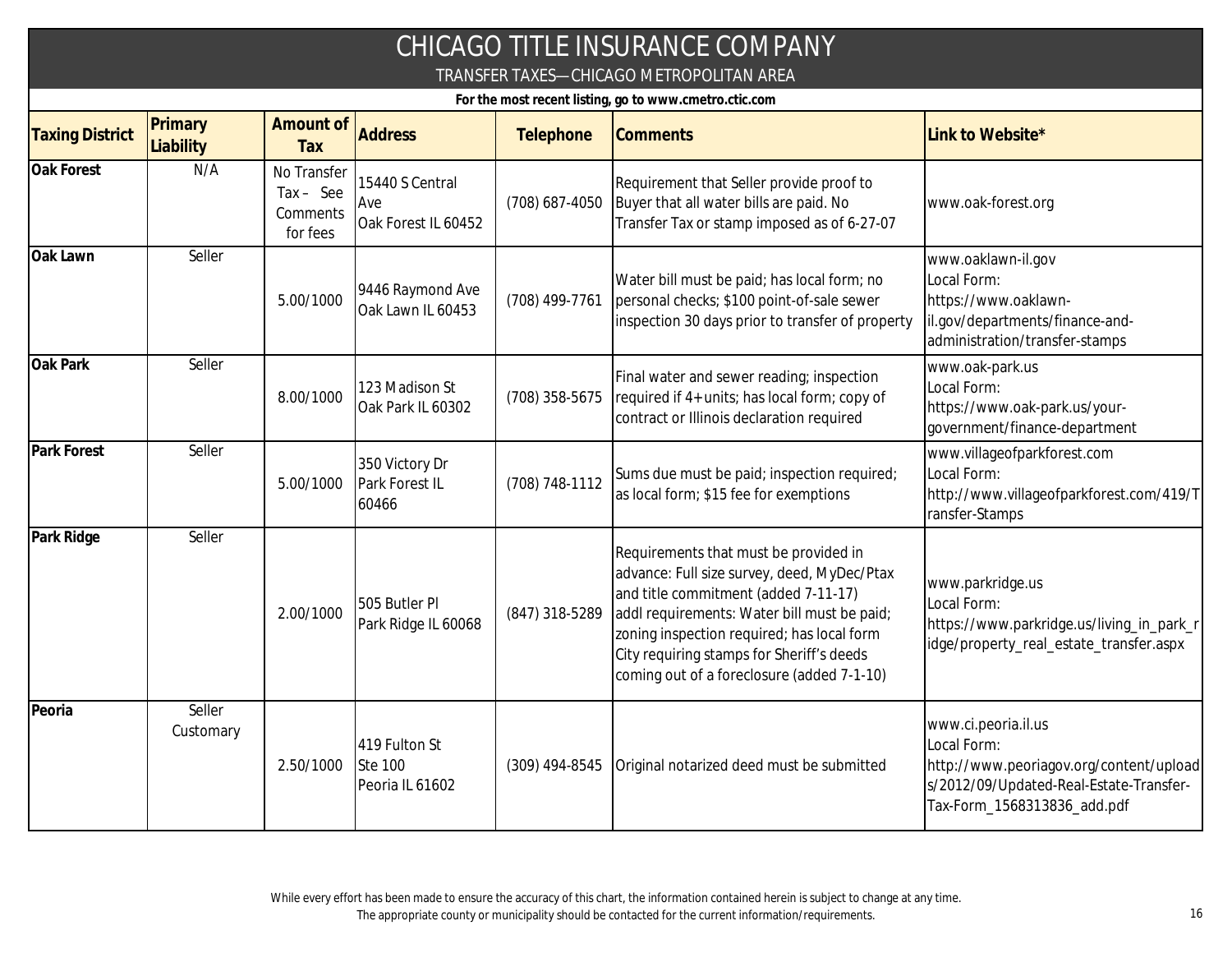|                                                                                                    |                      |                                                    |                                                                      |                  | CHICAGO TITLE INSURANCE COMPANY                                                                                                                                                   |                                                                                                      |  |  |
|----------------------------------------------------------------------------------------------------|----------------------|----------------------------------------------------|----------------------------------------------------------------------|------------------|-----------------------------------------------------------------------------------------------------------------------------------------------------------------------------------|------------------------------------------------------------------------------------------------------|--|--|
| TRANSFER TAXES-CHICAGO METROPOLITAN AREA<br>For the most recent listing, go to www.cmetro.ctic.com |                      |                                                    |                                                                      |                  |                                                                                                                                                                                   |                                                                                                      |  |  |
| <b>Taxing District</b>                                                                             | Primary<br>Liability | Amount of<br>Tax                                   | <b>Address</b>                                                       | Telephone        | <b>Comments</b>                                                                                                                                                                   | Link to Website*                                                                                     |  |  |
| Posen                                                                                              | Seller               | No Transfer<br>Tax - See<br>Comments<br>for fees   | 2440 W Walter<br>Zimny Dr<br>Posen IL 60469                          | $(312)$ 603-5050 | Obtain final water reading; bill and all fines must<br>be paid.                                                                                                                   | https://www.villageofposen.org/vop/                                                                  |  |  |
| Riverdale                                                                                          | Seller               | No Transfer<br>$Tax - See$<br>Comments<br>for fees | 157 W 144th St<br>Riverdale IL 60827                                 | (708) 841-2200   | Requires inspection for \$200 and original<br>deed; water bill needs to be paid                                                                                                   | https://villageofriverdale.net/                                                                      |  |  |
| Riverside                                                                                          | Seller               | No Fee<br>Exemption                                | 27 Riverside Rd<br>Riverside, IL 60546                               | (708) 447-2700   | Certificate of compliance \$325 and final Water<br><b>Bill Payment</b><br>(certificate not attached to deed)                                                                      | https://www.riverside.il.us/258/Sale-<br>Transfer-of-Property-FAQs                                   |  |  |
| <b>River Forest</b>                                                                                | Seller               | 1.00/1000                                          | 400 Park Ave<br><b>River Forest IL</b><br>60305                      | (708) 366-8500   | Water reading required; inspection required;<br>has local form; zoning inspection                                                                                                 | https://www.vrf.us/index.html<br>Local Form:<br>https://www.vrf.us/forms/form/41                     |  |  |
| <b>River Grove</b>                                                                                 | Seller               | $Tax - See$<br>Comments<br>for fees                | No Transfer 2621 N Thatcher<br>Ave<br><b>River Grove IL</b><br>60171 | (708) 453-8000   | \$50.00/trans if single family; \$25 plus \$25 for<br>each unit if apt. bldg; \$100 other properties<br>Water bill and other obligations must be<br>paid; copy of deed required   | http://www.villageofrivergrove.org/buildin<br>g%20permits.html                                       |  |  |
| Riverside                                                                                          | Seller               | No Transfer<br>$Tax - See$<br>Comments             | 27 Riverside Rd<br>Riverside IL 60546                                | (708) 447-2700   | Must provide updated survey (within 6 mos.),<br>final inspection and water reading. Cert of<br>Compliance w/Zoning Code and deed must<br>be stamped prior to close. Cost is \$325 | www.riverside.il.us                                                                                  |  |  |
| Robbins                                                                                            | Seller               | No Transfer<br>Comments<br>for fees                | Tax - See 3327 W 137th St<br>Robbins IL 60472                        | (312) 603-5050   | Inspection required - \$25 stamp fee and<br>\$80 inspection fee - both Seller fees                                                                                                | https://www.robbins-il.com/home<br>Local Form: https://www.robbins-<br>il.com/clerk                  |  |  |
| Rolling<br>Meadows                                                                                 | Seller               | 3.00/1000                                          | 3600 Kirchoff Rd<br><b>Rolling Meadows IL</b><br>60008               | (847) 394-8500   | Water and sewer bills must be paid; copy of<br>deed and Illinois declaration required; has<br>local form; fee for exempt stamp                                                    | https://www.cityrm.org/<br>Local Form:<br>https://www.cityrm.org/599/Real-Estate-<br>Transfer-Stamps |  |  |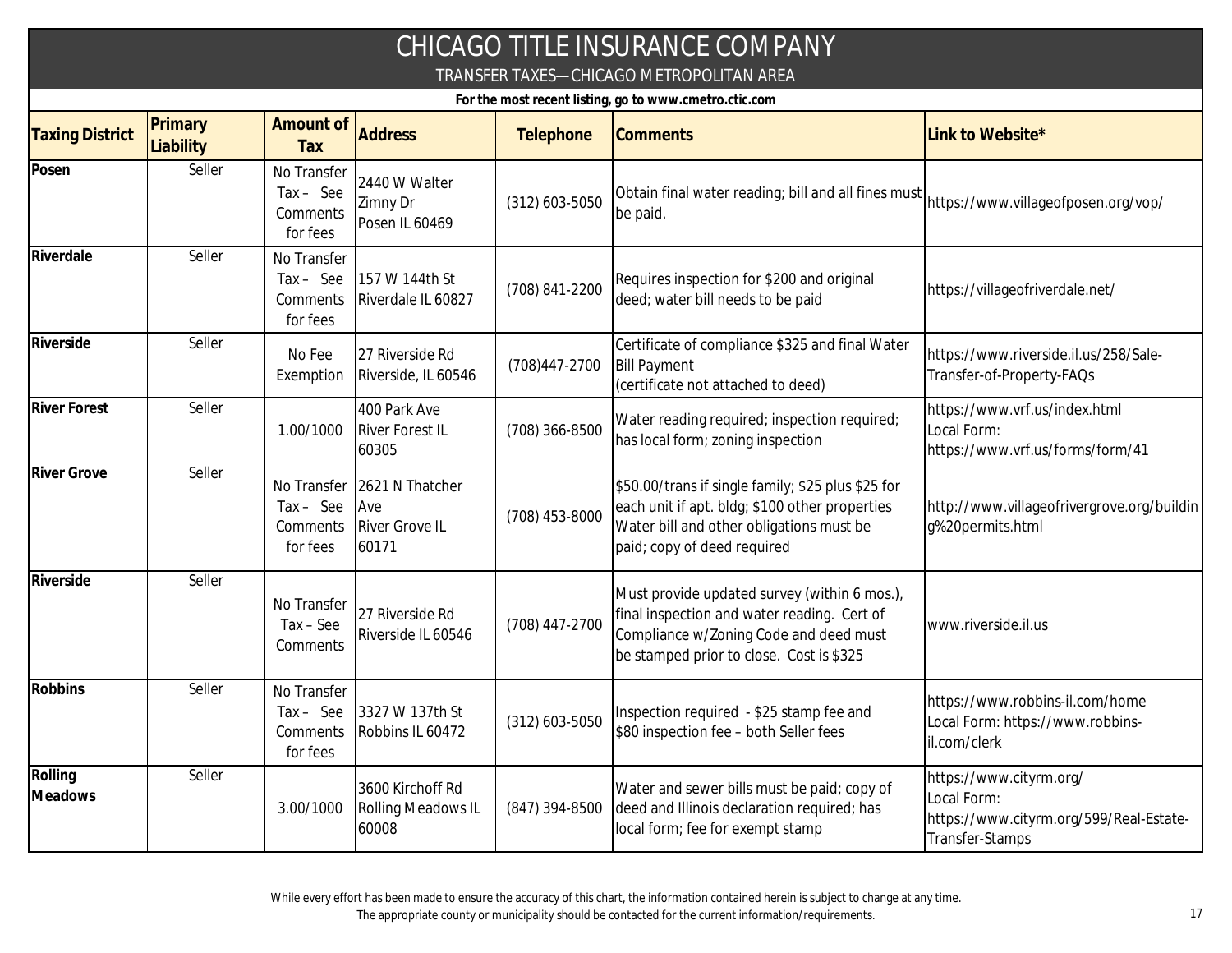|                        |                      |                                              |                                               |                                           | CHICAGO TITLE INSURANCE COMPANY<br>TRANSFER TAXES-CHICAGO METROPOLITAN AREA                                                                                                                                                               |                                                                                                                                                       |
|------------------------|----------------------|----------------------------------------------|-----------------------------------------------|-------------------------------------------|-------------------------------------------------------------------------------------------------------------------------------------------------------------------------------------------------------------------------------------------|-------------------------------------------------------------------------------------------------------------------------------------------------------|
|                        |                      |                                              |                                               |                                           | For the most recent listing, go to www.cmetro.ctic.com                                                                                                                                                                                    |                                                                                                                                                       |
| <b>Taxing District</b> | Primary<br>Liability | Amount of<br>Tax                             | <b>Address</b>                                | Telephone                                 | <b>Comments</b>                                                                                                                                                                                                                           | Link to Website*                                                                                                                                      |
| Romeoville             | Buyer                | 3.50/1000<br>\$40 fee for<br>Exempt<br>Stamp | 13 Montrose Dr<br>Romeoville IL 60446         | (815) 886-7200                            | Effective 6-1-05 fee for exempt stamp \$40.<br>Water and Sewer bills must be paid, local<br>clearance letter issued by Village, copy of<br>deed and Illinois Transfer Declarations all<br>must be provided to obtain stamp(s)             | www.romeoville.org                                                                                                                                    |
| Schaumburg             | Seller               | 1.00/1000                                    | 101 Schaumburg<br>Schaumburg<br>Ct<br>60193   | (847) 895-4500                            | Water bill must be paid; copy of Illinois<br>declaration required, has local form; \$10 fee for<br>exempt stamp                                                                                                                           | http://www.villageofschaumburg.com/<br>Requesting Stamp:<br>https://www.villageofschaumburg.com/go<br>vernment/finance/real-estate-transfer-<br>stamp |
| Skokie                 | Seller               | 3.00/1000                                    | 5127 Oakton St<br>Skokie IL 60077             | (847) 673-0500                            | Bills and fees must be paid; House Inspection<br>before closing for most rental units in order to<br>Transfer Stamps; Uses local Transfer Tax form                                                                                        | www.skokie.org<br>Local Form:<br>https://www.skokie.org/DocumentCenter/<br>View/1360/Real-Estate-Transfer-Form-<br>PDF?bidId=                         |
| Stickney               | Seller               | 5.00/1000                                    | 6533 W Pershing<br>l Rd<br>Stickney IL 50402  | (708) 749-4400                            | Final water reading 3 days before closing;<br>presale inspection \$100; original deed and state Local Form:<br>and county declarations and copy of contract<br>required; has local form; no personal checks;<br>\$25 fee for exempt stamp | www.villageofstickney.com<br>https://www.villageofstickney.com/munici<br>pal-services/village-departments/real-<br>estate                             |
| South Holland          | Seller               | None                                         | 16226 Wausau Ave<br>South Holland IL<br>60473 | (708) 210-2900<br>Fax: (708) 210-<br>1019 | Transfer Certificate required prior to any<br>transfer of property. Village requires 3 days<br>to process certification.                                                                                                                  | http://www.southholland.org/<br>Online Form:<br>https://southholland.org/departments/cle<br>rk-collector/certificate-of-payment-<br>application/      |
| <b>Stone Park</b>      | Seller               | 2.00/500                                     | 1629 N Mannheim<br>Rd Stone Park IL<br>60165  | $(312)$ 603-5050                          | Final water reading, housing inspection<br>required (\$50 per residence); Illinois<br>declaration form required                                                                                                                           | https://www.vosp.us/<br>More Information:<br>https://www.vosp.us/residents/moving/                                                                    |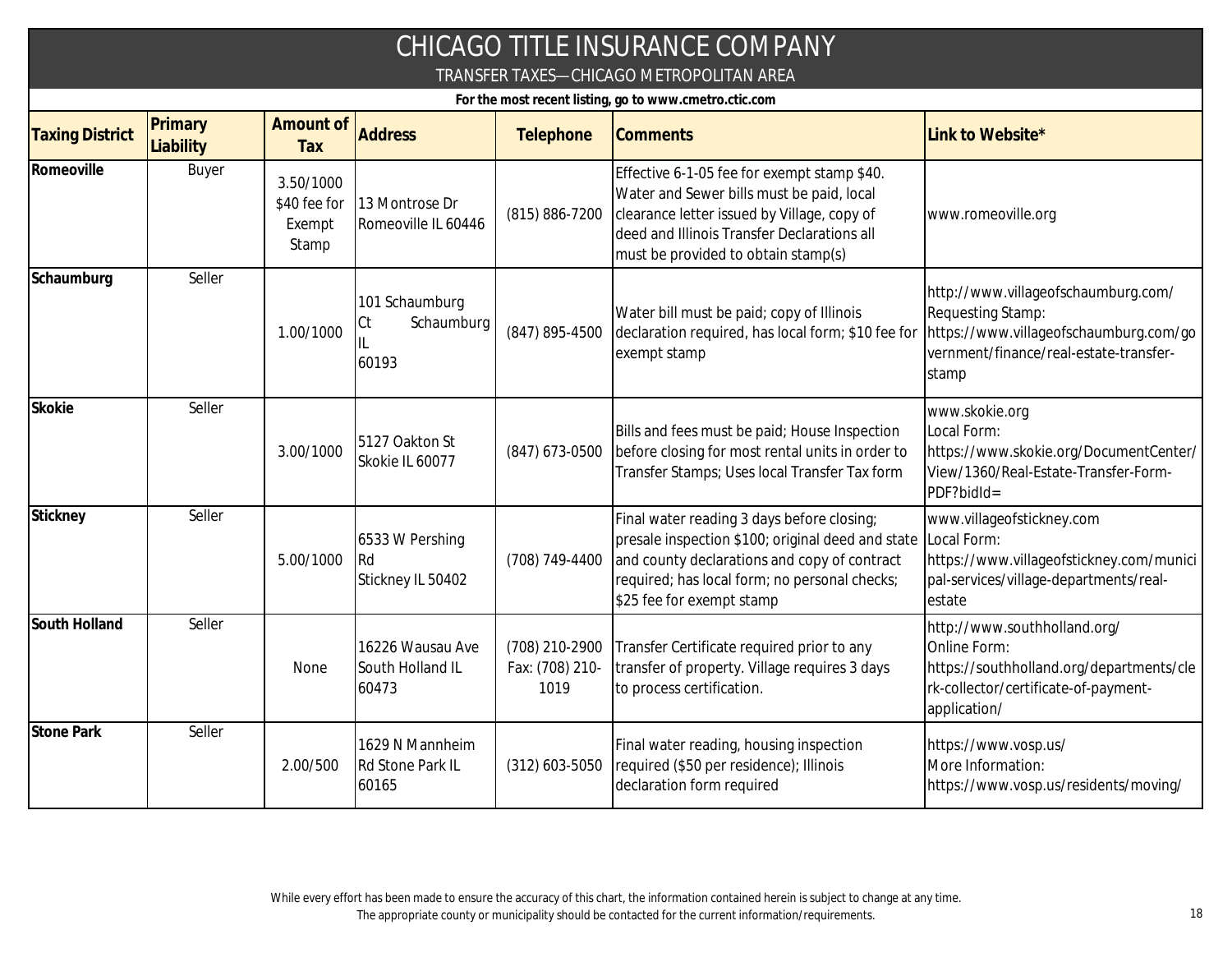|                                                        |                      |                                                    |                                                       |                                                  | CHICAGO TITLE INSURANCE COMPANY<br>TRANSFER TAXES-CHICAGO METROPOLITAN AREA                                         |                                                                                                                                                                      |  |  |  |
|--------------------------------------------------------|----------------------|----------------------------------------------------|-------------------------------------------------------|--------------------------------------------------|---------------------------------------------------------------------------------------------------------------------|----------------------------------------------------------------------------------------------------------------------------------------------------------------------|--|--|--|
| For the most recent listing, go to www.cmetro.ctic.com |                      |                                                    |                                                       |                                                  |                                                                                                                     |                                                                                                                                                                      |  |  |  |
| <b>Taxing District</b>                                 | Primary<br>Liability | Amount of<br>Tax                                   | <b>Address</b>                                        | Telephone                                        | <b>Comments</b>                                                                                                     | Link to Website*                                                                                                                                                     |  |  |  |
| Streamwood                                             | Seller               | 3.00/1000                                          | 301 E Irving Park Rd<br>Streamwood IL<br>60107        | (630) 837-0200                                   | Water bill must be paid; has local form. Copy of<br>Illinois declaration required; \$10 fee for exempt<br>stamp     | www.streamwood.org<br>Local Form:<br>https://www.streamwood.org/Services/Fin<br>ance/Real-Estate-Transactions.aspx                                                   |  |  |  |
| Sycamore                                               | Buyer                | 5.00/1000                                          | 308 W State St<br>Sycamore IL 60178                   | (815) 895-4515                                   | Copy of sales contract or Illinois declaration<br>required; has local form                                          | www.cityofsycamore.com<br>Local Form:<br>https://cityofsycamore.com/real-estate-<br>transfer-tax/                                                                    |  |  |  |
| <b>University Park</b>                                 | Seller               | 3.00/1000                                          | 698 Burnham Dr<br>University Park IL<br>60466         | (708) 534-6451                                   | All sums due must be paid; inspection<br>required (\$250, no personal checks), has<br>local form                    | www.university-park-il.com                                                                                                                                           |  |  |  |
| <b>Villa Park</b>                                      | Seller               | No Transfer<br>$Tax - must$<br>pay \$50 fee        | 20 S Ardmore Ave<br>Villa Park IL 60181               | 630-834-8500<br>Public Works 630<br>834-<br>8505 | Must obtain Certificate of Compliance, have<br>inspection performed and prepare Closing Bill<br><b>Request form</b> | http://www.invillapark.com/174/Cancel-<br>Service                                                                                                                    |  |  |  |
| Wauconda<br>(Lake)                                     | Seller               | No Transfer<br>Tax                                 | 123 Main St<br>Wauconda IL<br>60084                   | (847) 526-9600                                   | Requires property Inspection (\$95.00 fee)                                                                          | http://wauconda-il.gov/<br>More Information: https://www.wauconda-<br>il.gov/services/departments/community_d<br>evelopment/residential_dwelling_inspecti<br>ons.php |  |  |  |
| Waukegan                                               | Seller               | No Transfer<br>Tax                                 | 100 N Martin L<br>King Jr Ave<br>Waukegan IL<br>60085 | $(847)$ 625-6878                                 | Application for Closing required                                                                                    | https://il-waukegan.civicplus.com/in<br>dex.aspx?NID=257#                                                                                                            |  |  |  |
| Westchester                                            | Seller               | No Transfer<br>$Tax - See$<br>Comments<br>for fees | 10300 Roosevelt Rd<br>Westchester IL<br>60154         | $(312)$ 603-5050                                 | \$0 Exempt stamp required; \$225 Inspection -<br>SFR/condo; Compliance water bill must be paid                      | www.westchester-il.org                                                                                                                                               |  |  |  |